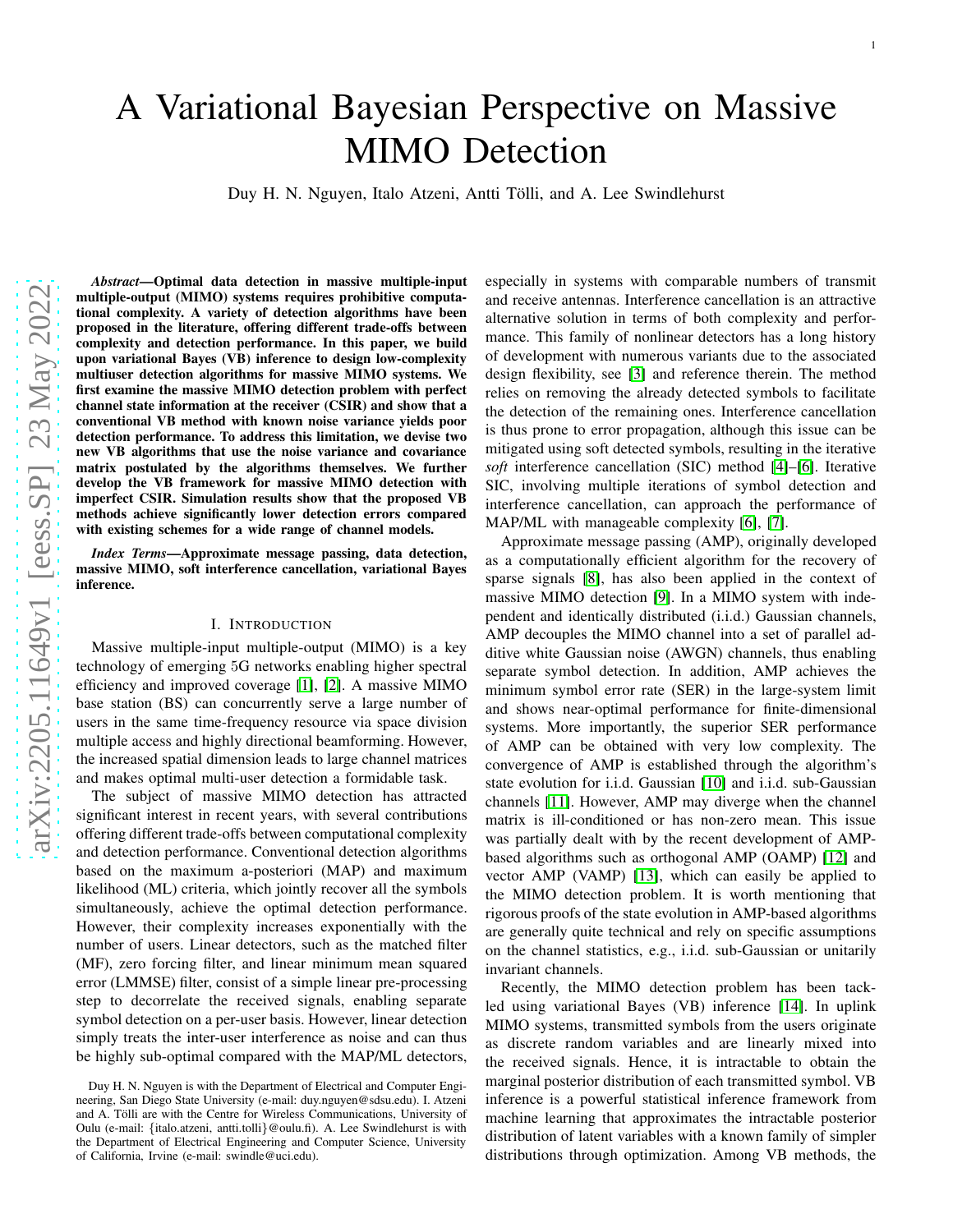mean-field approximation enables efficient optimization of the variational distribution over a partition of the latent variables while keeping the variational distributions over the other partitions fixed [\[15\]](#page-13-13). In this paper, we present the VB perspective on the massive MIMO detection problem and compare it with the AMP-based (i.e., AMP and OAMP/VAMP) and SIC methods. We show that mean-field VB decouples a MIMO channel into a set of of parallel AWGN channels. While it is common to assume that the noise variance is known at the receiver, a conventional VB detector relying on knowledge of the noise variance (as in [\[14\]](#page-13-12)) fails to account for the multiuser interference due to the decoupling of the MIMO channel, and thus results in poor detection performance. We present an analysis of this behavior by connecting the conventional VB detector to the SIC method and make the recommendation to use the noise variance or covariance matrix that is postulated by the VB framework itself. We then develop several new VB algorithms for massive MIMO detection based on closed-form and computationally efficient updates. The resulting iterative algorithms have low complexity comparable to that of AMPbased schemes.

The contributions of this work are listed as follows.

- We present a comparison between conventional meanfield VB and SIC methods and provide a new perspective to explain the poor detection performance of the former. We propose two new mean-field VB algorithms for massive MIMO detection with perfect channel state information at the receiver (CSIR) based on the MF (MF-VB) and LMMSE filter (LMMSE-VB), in which the noise variance and covariance matrix are treated as random variables and are thus postulated by the estimation in the algorithms.
- We further develop MF-VB for the case of imperfect CSIR. The proposed method enables joint estimation of the channel matrix, the symbol vector, and the postulated noise variance.
- We evaluate the performance of the developed VB algorithms by comparing them with the LMMSE detector as well as the AMP-based and SIC schemes in various channel settings. Numerical results with i.i.d. Gaussian channels indicate that the detection performance of our VB algorithms is better for finite-dimensional systems and comparable to that of SER-optimal AMP-based algorithms in the large-system limit. The proposed VB algorithms, particularly LMMSE-VB, exhibit superior detection performance under correlated channels, realistic 3GPP channels, and channel estimation mismatch.

*Notation.*  $x_{ij}$  and  $[X]_{ij}$  equivalently denote the  $(i, j)$ th element of a matrix  $\mathbf{X}; \mathbf{x}_i$  is the  $i$ th column of a matrix  $\mathbf{X}; \text{Tr}\{\mathbf{X}\}$ and  $|X|$  stand for the trace and the determinant, respectively, of a square matrix  $X: \mathcal{CN}(\mu, \Sigma)$  represents a complex Gaussian random vector with mean  $\mu$  and covariance matrix  $\Sigma$ ;  $\mathcal{CN}(\mathbf{x};\boldsymbol{\mu},\boldsymbol{\Sigma}) = \left( 1/ \big(\pi^K |\boldsymbol{\Sigma}|\big) \right) \exp\big(- (\mathbf{x} - \boldsymbol{\mu})^H \boldsymbol{\Sigma}^{-1} (\mathbf{x} - \boldsymbol{\mu})\big)$ denotes the probability distribution function (PDF) of a length-K random vector  $\mathbf{x} \sim \mathcal{CN}(\boldsymbol{\mu}, \boldsymbol{\Sigma})$ ;  $\mathbb{E}_{p(x)}[x]$  and  $\text{Var}_{p(x)}[x]$  are the mean and the variance of  $x$  with respect to its distribution  $p(x)$ ;  $\langle x \rangle$ ,  $\langle |x|^2 \rangle$ , and  $\sigma_x^2 = \langle |x|^2 \rangle - |\langle x \rangle|$  $2<sup>2</sup>$  denote the mean, the second moment, and the variance of  $x$  with respect to a variational distribution  $q(x)$ ;  $\sim$  and  $\propto$  stand for "distributed" according to" and "proportional to", respectively.

*Outline.* The rest of the paper is organized as follows. Section [II](#page-1-0) describes the system model. Section [III](#page-1-1) revisits the MIMO detection problem with perfect CSIR, and Section [IV](#page-2-0) presents background on VB inference. Sections [V](#page-3-0) and [VI](#page-7-0) propose new VB methods for MIMO detection with perfect and imperfect CSIR, respectively. Section [VII](#page-10-0) provides numerical results assessing the performance of the proposed algorithms. Finally, Section [VIII](#page-12-0) summarizes our contributions.

## II. SYSTEM MODEL

<span id="page-1-0"></span>We consider a MIMO system with  $K$  inputs and  $M$  outputs, in which the received signal vector  $y \in \mathbb{C}^M$  is given by

<span id="page-1-2"></span>
$$
y = Hx + n.\t\t(1)
$$

Here,  $\mathbf{H} = [\mathbf{h}_1, \dots, \mathbf{h}_K] \in \mathbb{C}^{M \times K}$  denotes the channel,  $\mathbf{x} = [x_1, \dots, x_K] \in \mathbb{C}^K$  is the input signal vector, and  $\mathbf{n} \sim \mathcal{CN}(\mathbf{0}, N_0 \mathbf{I}_M)$  is the AWGN. Furthermore, we define  $\beta = K/M$  as the *system ratio*. Without loss of generality, we refer to the specific case of uplink transmission with  $K$  single-antenna users and an  $M$ -antenna BS. We assume that the transmitted symbol  $x_i$  from user i is drawn from a complex-valued discrete constellation  $S$ , e.g., quadrature amplitude modulation (QAM) or phase-shift keying (PSK), and is normalized such that  $\mathbb{E}[x_i] = 0$  and  $\mathbb{E}[|x_i|^2] = 1$ . The prior distribution of  $x_i$  is given by

$$
p(x_i) = \sum_{a \in S} p_a \delta(x_i - a), \tag{2}
$$

where  $p_a$  corresponds to the known prior probability of the constellation point  $a \in S$  and  $\delta(x_i - a)$  indicates the mass point at a.

Unless otherwise stated, we assume that the channel vector  $h_i \in \mathbb{C}^M$  associated with user i is Gaussian with  $p(h_i) =$  $\mathcal{CN}(\mathbf{h}_i; \mathbf{0}, \mathbf{R}_i)$ , where  $\mathbf{R}_i = \mathbb{E}[\mathbf{h}_i \mathbf{h}_i^H]$  is the covariance matrix. Observe that  $\mathbf{R}_i$  is generally not a scaled identity matrix and is typically modeled to reflect the spatial correlation and the large-scale fading from user  $i$  to the BS [\[16\]](#page-13-14). Finally, we assume that  $\mathbb{E}[\mathbf{h}_i \mathbf{h}_j^H] = \mathbf{0}$  if  $i \neq j$ . The objective of this paper is to obtain an estimate  $\hat{x}$  of x from the observation y with minimum mean squared detection error  $\mathbb{E}[\|\mathbf{x} - \hat{\mathbf{x}}\|^2].$ 

## III. MIMO DETECTION WITH PERFECT CSIR

<span id="page-1-1"></span>This section revisits MIMO detection with perfect CSIR and describes some state-of-the-art methods that will be used to benchmark the proposed VB algorithms in Section [VII.](#page-10-0)

#### *A. Conventional MIMO Detection Schemes*

When the distribution of x is discrete, an optimal detector that minimizes the detection error can be obtained through the MAP criterion:

$$
\hat{\mathbf{x}}_{\text{MAP}} = \underset{\mathbf{x} \in \mathcal{S}^K}{\arg \max} \ p(\mathbf{y}|\mathbf{x}; \mathbf{H}) p(\mathbf{x}) \n= \underset{\mathbf{x} \in \mathcal{S}^K}{\arg \max} \ [\ln p(\mathbf{x}) - N_0^{-1} || \mathbf{y} - \mathbf{H} \mathbf{x} ||^2]. \tag{3}
$$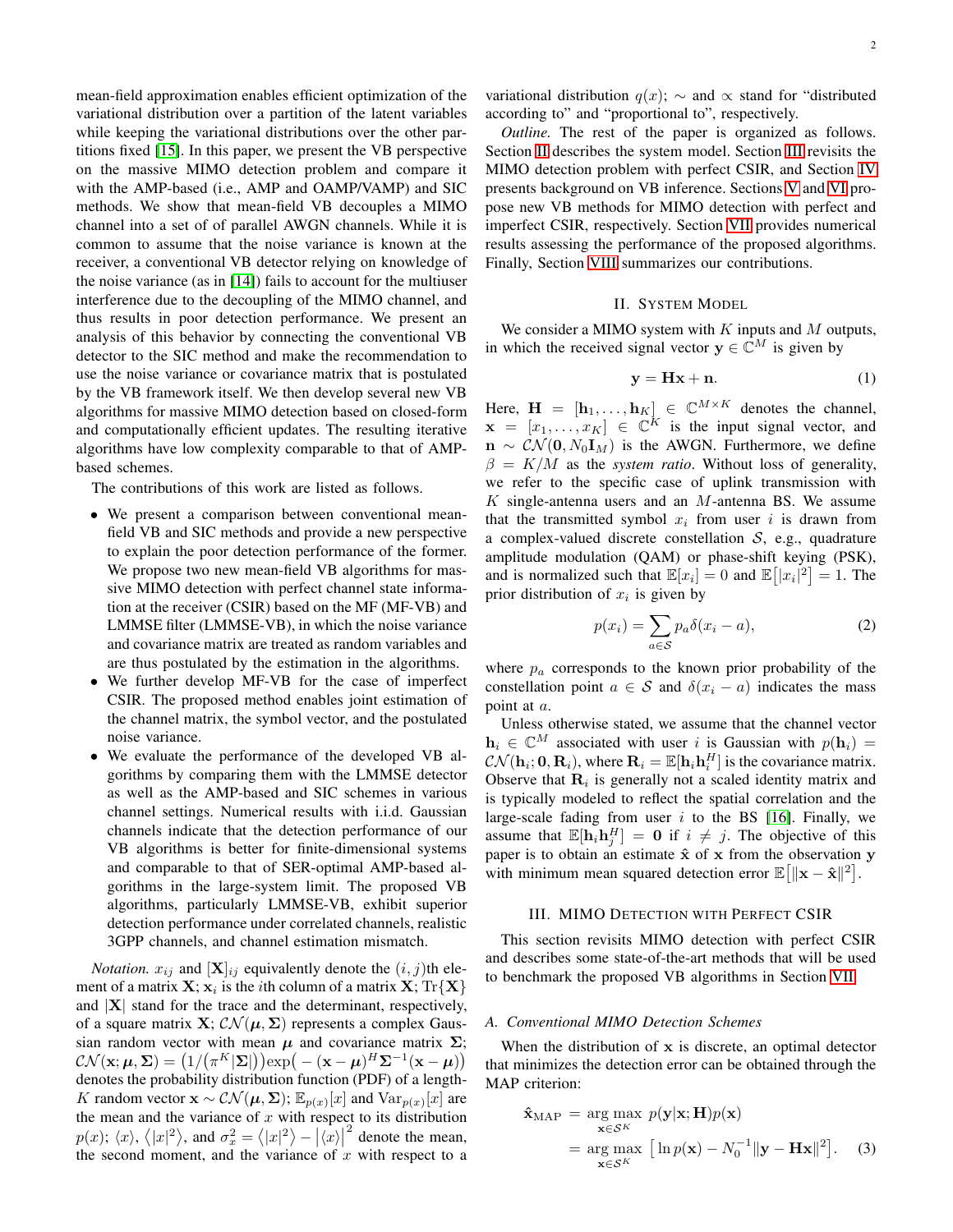While the MAP detector (or the ML detector for uniform  $p(x_i)$ ) is optimal in terms of SER, its complexity grows exponentially with the number of inputs, making it infeasible for large-scale MIMO detection. Linear detectors with low complexity are practical candidates for massive MIMO systems. The estimated symbol is obtained via a linear combination of the received signal y, which is then projected onto the nearest symbol in the constellation  $S$ . Among linear detectors, the LMMSE detector achieves the best detection performance. This detector first obtains the LMMSE estimate of x as

<span id="page-2-1"></span>
$$
\hat{\mathbf{x}}_{\text{LMMSE}} = (\mathbf{H}^H \mathbf{H} + N_0 \mathbf{I}_K)^{-1} \mathbf{H}^H \mathbf{y},\tag{4}
$$

which is then element-wise projected onto  $S$ . Note that the LMMSE detector requires the inverse of a  $(K \times K)$ dimensional matrix.

#### *B. MIMO Detection via Approximate Message Passing*

The AMP method [\[8\]](#page-13-6) was proposed as a computationally efficient iterative method to recover a sparse vector x from measurements in the form of [\(1\)](#page-1-2). Initializing at iteration  $t = 1$ with  $\hat{x}_i^1 = \mathbb{E}_{p(x_i)}[x_i]$ ,  $\mathbf{r}^1 = \mathbf{y}$ , and  $\nu_1^2 = \text{Var}_{p(x_i)}[x_i]$ , the *AMP algorithm* consists of the following steps:

| $\mathbf{z}^t = \hat{\mathbf{x}}^t + \mathbf{H}^H \mathbf{r}^t,$                                                                                      | (linear estimator)             |
|-------------------------------------------------------------------------------------------------------------------------------------------------------|--------------------------------|
| $\sigma_t^2 = N_0 + \beta \nu_t^2$ ,                                                                                                                  | (error variance of $z^t$ )     |
| $\mathbf{\hat{x}}^{t+1} = \eta(\mathbf{z}^t, \sigma_t^2),$                                                                                            | (nonlinear denoiser)           |
| $\nu_{t+1}^2 = \sigma_t^2 \langle \eta'(\mathbf{z}^t, \sigma_t^2) \rangle,$                                                                           | (error variance of $x^{t+1}$ ) |
| $\mathbf{r}^{t+1} = \mathbf{y} - \mathbf{H}\hat{\mathbf{x}}^{t+1} + \beta \frac{\nu_{t+1}^2}{\sigma_t^2} \mathbf{r}^t$ , (Onsager-corrected residual) |                                |

which are repeated until convergence or until a certain number of iterations is reached. Here,  $\eta(\cdot, \sigma_t^2)$  :  $\mathbb{C}^K \to \mathbb{C}^K$  is a nonlinear *denoiser* parameterized by  $\sigma_t^2$  and  $\langle \eta'(\mathbf{z}^t, \sigma_t^2) \rangle =$  $(1/K) \text{Tr} \{\partial \eta(\mathbf{z}^t, \sigma_t^2) / \partial \mathbf{z}^t\}$  is its *divergence* at  $\mathbf{z}^t$ . When **H** is a large i.i.d. sub-Gaussian matrix, the linear estimator applied to the Onsager-corrected residual decouples the system into K parallel AWGN channels  $z_i = x_i + \mathcal{CN}(0, \sigma_t^2)$  [\[8\]](#page-13-6), [\[13\]](#page-13-11). Thus, the denoiser is separable and can be applied element-wise to  $z^t$ . It is worth noting that the postulated error variance  $\sigma_t^2$  comprises two terms: one that reflects the true noise variance  $N_0$  and one that accounts for the error variance in the denoising step. The AMP method was originally developed for real-valued system models. The complex Bayesian AMP (cB-AMP) algorithm presented above was recently analyzed for massive MIMO detection with complexvalued symbols in [\[9\]](#page-13-7). The so-called large MIMO AMP (LAMA) algorithm developed therein employs a minimum mean squared error (MMSE) denoiser  $\eta(z_i^{\overline{t}}, \sigma_t^2) = F(z_i^t, \sigma_t^2)$ , which is defined as the mean of the posterior distribution  $p(x_i|z_i^t; \sigma_t^2)$ . Given  $G(z_i^t, \sigma_t^2)$  as the variance of the posterior distribution  $p(x_i|z_i^t; \sigma_t^2)$ , the divergence  $\langle \eta'(\mathbf{z}^t, \sigma_t^2) \rangle$  is equal to  $(1/(K\sigma_t^2))\sum_{i=1}^K \mathsf{G}(z_i^t, \sigma_t^2)$  [\[17\]](#page-13-15). Effectively,  $\nu_{t+1}^2 =$  $\langle \sigma_t^2 \langle \eta'(\mathbf{z}^t, \sigma_t^2) \rangle = (1/K) \sum_{i=1}^K \mathsf{G}(z_i^t, \sigma_t^2)$  is the empirical error variance of the MMSE denoiser  $F(z_i^t, \sigma_t^2)$ .

The convergence of AMP is rigorously established through the algorithm's state evolution for i.i.d. Gaussian and i.i.d. sub-Gaussian H [\[10\]](#page-13-8), [\[11\]](#page-13-9). However, AMP diverges in many practical scenarios [\[13\]](#page-13-11). In the context of MIMO detection, AMP diverges when the columns of H exhibit correlated elements or when their vector norms are significantly uneven due to users with different large-scale fading coefficients. This limitation prompted the development of AMP-based algorithms that converge for a larger class of matrices than i.i.d. sub-Gaussian, including OAMP [\[12\]](#page-13-10) and VAMP [\[13\]](#page-13-11) for unitarily invariant matrices.

While there are subtle differences between OAMP and VAMP in terms of implementation, they are essentially equivalent [\[18\]](#page-13-16) as they involve iterations between a linear estimator and a nonlinear denoiser. Initializing at iteration  $t = 1$  with  $\hat{x}_1^1 = \mathbb{E}_{p(x_i)}[x_i]$  and  $\nu_1^2 = (1/\text{Tr}\{\mathbf{H}^H\mathbf{H}\} ) \big( \| \mathbf{y} \|^2 - M N_0 \big)$ , the *OAMP/VAMP algorithm* consists of the following steps:

$$
\hat{\mathbf{A}}^{t} = \nu_{t}^{2} (\nu_{t}^{2} \mathbf{H}^{H} \mathbf{H} + N_{0} \mathbf{I}_{K})^{-1} \mathbf{H}^{H},
$$
\n
$$
\mathbf{A}^{t} = \frac{K}{\text{Tr}\{\hat{\mathbf{A}}^{t}\mathbf{H}\}} \hat{\mathbf{A}}^{t}, \qquad \text{(linear filter)}
$$
\n
$$
\mathbf{z}^{t} = \hat{\mathbf{x}}^{t} + \mathbf{A}^{t} (\mathbf{y} - \mathbf{H}\hat{\mathbf{x}}^{t}), \qquad \text{(linear estimator)}
$$
\n
$$
\sigma_{t}^{2} = \frac{N_{0} ||\mathbf{A}^{t}||_{F}^{2} + \nu_{t}^{2} ||\mathbf{I}_{K} - \mathbf{A}^{t} \mathbf{H}||_{F}^{2}}{K}, \text{ (error variance of } \mathbf{z}^{t})
$$
\n
$$
\hat{\mathbf{x}}^{t+1} = \frac{\eta(\mathbf{z}^{t}, \sigma_{t}^{2}) - \langle \eta'(\mathbf{z}^{t}, \sigma_{t}^{2}) \rangle \mathbf{z}^{t}}{1 - \langle \eta'(\mathbf{z}^{t}, \sigma_{t}^{2}) \rangle}, \qquad \text{(nonlinear denoiser)}
$$
\n
$$
\nu_{t+1}^{2} = \frac{||\mathbf{y} - \mathbf{H}\hat{\mathbf{x}}^{t+1}||^{2} - MN_{0}}{\text{Tr}\{\mathbf{H}^{H}\mathbf{H}\}}, \qquad \text{(error variance of } \mathbf{x}^{t+1})
$$

which are repeated until convergence. In OAMP/VAMP, the linear filter  $\mathbf{\hat{A}}^t$  can be the MF  $\mathbf{H}^H$  (as in AMP), the pseudo-inverse filter  $H^{\dagger}$ , or the LMMSE filter (as in the form presented above). The linear estimate  $z^t$  is passed through a nonlinear denoiser which also removes the divergence  $\langle \eta'(\mathbf{z}^t, \sigma_t^2) \rangle$  to obtain a *divergence-free* estimate  $\hat{\mathbf{x}}^{t+1}$ . Effectively, OAMP/VAMP decouples the linear MIMO channel into K parallel AWGN channels  $z_i = x_i +$  $\mathcal{CN}(0, \sigma_t^2)$ . In its optimal form, OAMP/VAMP adopts the LMMSE filter and the MMSE denoiser, i.e.,  $p(\mathbf{z}^t, \sigma_t^2)$  =  $\mathsf{F}(\mathbf{z}^t, \sigma_t^2)$  and  $\langle \eta'(\mathbf{z}^t, \sigma_t^2) \rangle = (1/(K\sigma_t^2)) \sum_{i=1}^K \mathsf{G}(z_i^t, \sigma_t^2).$ Since OAMP/VAMP with the LMMSE filter significantly outperforms its counterparts with MF and the pseudo-inverse filter [\[12\]](#page-13-10), we will only present numerical results for this version and hereafter refer to it simply as OAMP/VAMP. Compared with AMP, OAMP/VAMP requires one matrix inversion per iteration. Interestingly, the matrix inversion in the LMMSE filter can be circumvented in the *economy form* of OAMP/VAMP by first performing the singular value decomposition of the channel. More details on the computation of  $p(x_i|z_i^t; \sigma_t^2)$ ,  $F(z_i^t, \sigma_t^2)$ , and  $G(z_i^t, \sigma_t^2)$  with discrete  $p(x_i)$  used in AMP and OAMP/VAMP are given in Appendix [A,](#page-13-17) which also provides an expression for the final MAP estimate  $\hat{x}_i$ .

#### IV. BACKGROUND ON VB INFERENCE

<span id="page-2-0"></span>This section gives some background on VB inference, which we will exploit to solve the MIMO detection problem. The goal of VB inference is to find a suitable approximation for a computationally intractable posterior distribution  $p(x|y)$ given a probabilistic model that specifies the joint distribution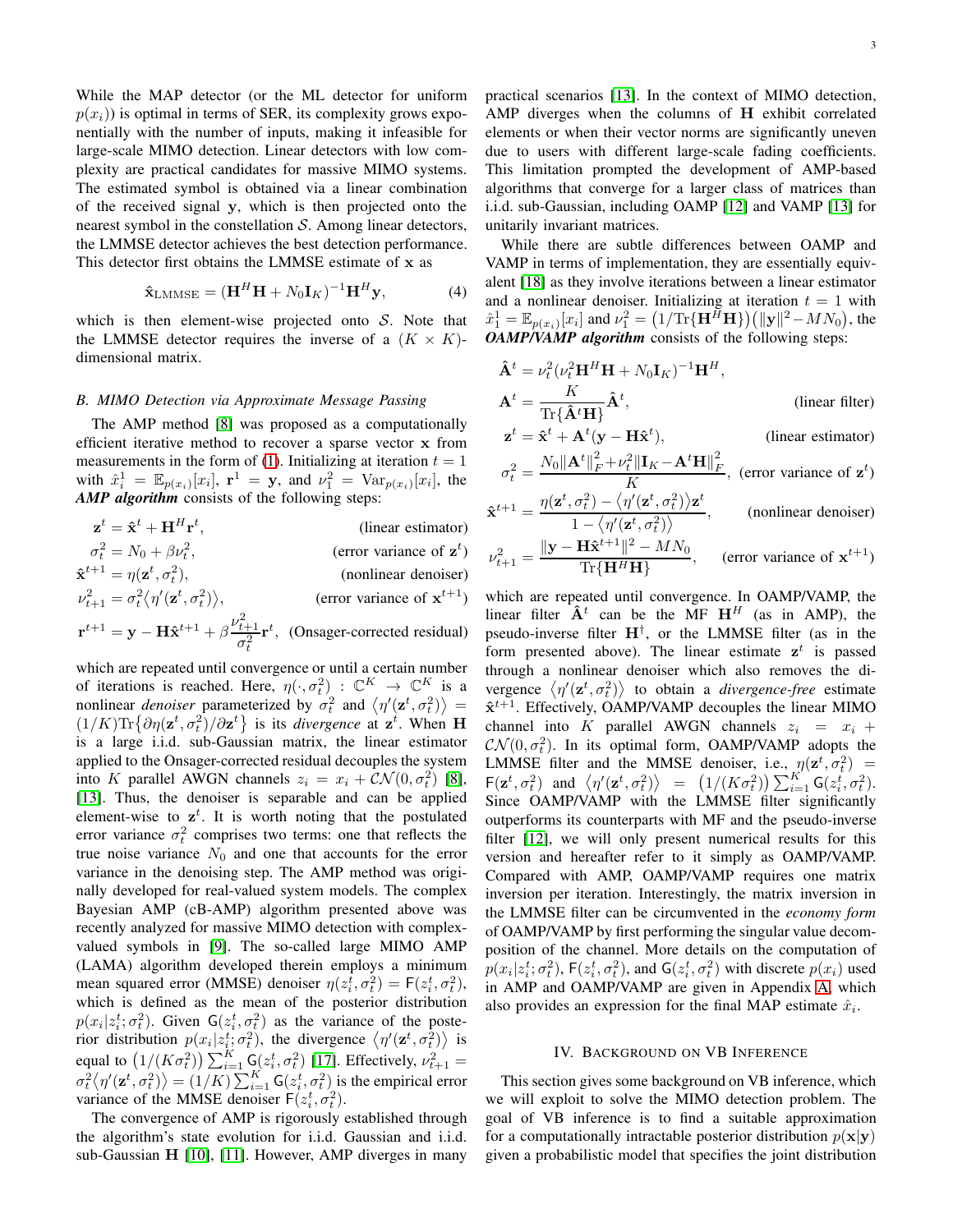$p(x, y)$ . Here, y represents the set of all the observed variables and  $x$  is the set of the  $m$  latent variables and parameters.

The VB method consists in finding a distribution  $q(\mathbf{x})$ within a family  $Q$  of distributions with its own set of variational parameters that make  $q(x)$  as close as possible to the posterior distribution of interest  $p(x|y)$ . Specifically, VB inference amounts to solving the following optimization problem:

$$
q(\mathbf{x}) = \underset{q(\mathbf{x}) \in \mathcal{Q}}{\arg \min} \ \mathrm{KL}\big(q(\mathbf{x}) || p(\mathbf{x} | \mathbf{y})\big),\tag{5}
$$

where

$$
KL(q(\mathbf{x})||p(\mathbf{x}|\mathbf{y})) = \mathbb{E}_{q(\mathbf{x})}\big[\ln q(\mathbf{x})\big] - \mathbb{E}_{q(\mathbf{x})}\big[\ln p(\mathbf{x}|\mathbf{y})\big]\tag{6}
$$

denotes the Kullback-Leibler (KL) divergence of  $q(\mathbf{x})$  from  $p(\mathbf{x}|\mathbf{y})$ . Expanding  $p(\mathbf{x}|\mathbf{y})$  reveals

$$
KL(q(\mathbf{x})||p(\mathbf{x}|\mathbf{y})) = \mathbb{E}_{q(\mathbf{x})} [\ln q(\mathbf{x})] - \mathbb{E}_{q(\mathbf{x})} [\ln p(\mathbf{x}, \mathbf{y})] + \ln p(\mathbf{y}).
$$
\n(7)

Since  $p(y)$  does not depend on  $q(x)$ , maximizing the evidence lower bound (ELBO), defined as

$$
ELBO(q) = \mathbb{E}_{q(\mathbf{x})} [\ln p(\mathbf{x}, \mathbf{y})] - \mathbb{E}_{q(\mathbf{x})} [\ln q(\mathbf{x})], \qquad (8)
$$

is equivalent to minimizing the KL divergence. The maximum possible value of  $ELBO(q)$  occurs when  $q(\mathbf{x}) = p(\mathbf{x}|\mathbf{y})$ .

Since attempting to match the true posterior distribution with an arbitrary  $q(x)$  is typically intractable, it is more practical to consider a restricted family of distributions  $q(\mathbf{x})$ . Here, the *mean-field variational family* is constructed such that

<span id="page-3-1"></span>
$$
q(\mathbf{x}) = \prod_{i=1}^{m} q_i(x_i),
$$
\n(9)

where the latent variables are taken to be mutually independent and each is governed by a distinct factor in the variational distribution. Among all distributions  $q(x)$  having the form in [\(9\)](#page-3-1), the general expression for the optimal solution of the variational distribution  $q_i(x_i)$  that maximizes the ELBO can be obtained as [\[15\]](#page-13-13)

$$
q_i(x_i) \propto \exp\left\{ \left\langle \ln p(\mathbf{y}|\mathbf{x}) + \ln p(\mathbf{x}) \right\rangle \right\},\tag{10}
$$

where  $\langle \cdot \rangle$  denotes the expectation with respect to all latent variables except  $x_i$  using the currently fixed variational distribution  $q_{-i}(\mathbf{x}_{-i}) = \prod_{j \neq i} q_j(x_j)$ . By iterating the update of  $q_i(x_i)$  sequentially over all j, the  $ELBO(q)$  objective function can be monotonically improved. This is the principle behind the *coordinate ascent variational inference (CAVI)* algorithm, which guarantees convergence to at least a local optimum of  $ELBO(q)$  [\[15\]](#page-13-13), [\[19\]](#page-13-18).

In the following, we present a theorem on the variational posterior mean of multiple random variables that will be applied later in the paper.

<span id="page-3-3"></span>**Theorem 1.** Let the random matrix  $A \in \mathbb{C}^{m \times n}$  and the  $r$ *andom vector*  $\mathbf{x} \in \mathbb{C}^n$  *be independent with respect to a* variational distribution  $q(\mathbf{A}, \mathbf{x}) = q(\mathbf{A})q(\mathbf{x})$ . Assuming *that* **A** *is column-wise independent, let*  $\langle a_i \rangle$  *and*  $\Sigma_{a_i}$  *denote the variational mean and covariance matrix, respectively, of the ith column of* **A***. Furthermore, let*  $\langle x \rangle$  *and*  $\Sigma_{\mathbf{x}} = \text{diag}(\sigma_{x_1}^2, \dots, \sigma_{x_n}^2)$  *denote the variational mean and*  *covariance matrix, respectively, of* x*. Considering an arbitrary vector*  $y \in \mathbb{C}^m$  *and defining the expectation*  $\langle ||y - Ax||^2 \rangle$  *with respect to*  $q(\mathbf{A}, \mathbf{x})$ *, we have* 

$$
\langle \|\mathbf{y} - \mathbf{A}\mathbf{x}\|^2 \rangle = \left\| \mathbf{y} - \langle \mathbf{A} \rangle \langle \mathbf{x} \rangle \right\|^2 + \text{Tr}\{\langle \mathbf{A} \rangle \mathbf{\Sigma}_{\mathbf{x}} \langle \mathbf{A}^H \rangle\}
$$

$$
+ \sum_{i=1}^n \langle |x_i| \rangle^2 \text{Tr}\{\mathbf{\Sigma}_{\mathbf{a}_i}\}.
$$
(11)

*Proof:* Expanding  $\langle ||\mathbf{y} - \mathbf{A}\mathbf{x}||^2 \rangle$  and taking into account the independence between  $A$  and  $x$ , we have

<span id="page-3-2"></span>
$$
\langle ||\mathbf{y} - \mathbf{A}\mathbf{x}||^2 \rangle = ||\mathbf{y}||^2 - 2 \Re{\{\mathbf{y}^H \langle \mathbf{A}\mathbf{x} \rangle\}} + \langle \mathbf{x}^H \mathbf{A}^H \mathbf{A} \mathbf{x} \rangle
$$
  
= 
$$
||\mathbf{y} - \langle \mathbf{A} \rangle \langle \mathbf{x} \rangle||^2 - \langle \mathbf{x}^H \rangle \langle \mathbf{A}^H \rangle \langle \mathbf{x} \rangle
$$

$$
+ \text{Tr}\{\langle \mathbf{A}^H \mathbf{A} \rangle \langle \mathbf{x} \mathbf{x}^H \rangle\}. \tag{12}
$$

Note that  $\langle \mathbf{x} \mathbf{x}^H \rangle = \langle \mathbf{x} \rangle \langle \mathbf{x}^H \rangle + \Sigma_{\mathbf{x}}$ . In addition, we have

$$
\left[ \langle \mathbf{A}^H \mathbf{A} \rangle \right]_{ij} = \langle \mathbf{a}_i^H \mathbf{a}_j \rangle
$$
  
= 
$$
\begin{cases} \langle \mathbf{a}_i^H \rangle \langle \mathbf{a}_i \rangle + \text{Tr} \{ \mathbf{\Sigma}_{\mathbf{a}_i} \}, & \text{if } i = j \\ \langle \mathbf{a}_i^H \rangle \langle \mathbf{a}_j \rangle, & \text{otherwise.} \end{cases}
$$
(13)

Thus, it follows that  $\langle \mathbf{A}^H \mathbf{A} \rangle = \langle \mathbf{A}^H \rangle \langle \mathbf{A} \rangle + \mathbf{D}$ , where  $\mathbf{D} =$  $diag(\text{Tr}\{\mathbf{\Sigma}_{\mathbf{a}_1}\},\ldots,\text{Tr}\{\mathbf{\Sigma}_{\mathbf{a}_n}\})$  and, as a result, we have

$$
\mathrm{Tr}\{\langle \mathbf{A}^H \mathbf{A} \rangle \langle \mathbf{x} \mathbf{x}^H \rangle\} = \langle \mathbf{x}^H \rangle \langle \mathbf{A}^H \rangle \langle \mathbf{A} \rangle \langle \mathbf{x} \rangle \n+ \mathrm{Tr}\{\langle \mathbf{A} \rangle \mathbf{\Sigma}_{\mathbf{x}} \langle \mathbf{A}^H \rangle\} \n+ \langle \mathbf{x}^H \rangle \mathbf{D} \langle \mathbf{x} \rangle + \mathrm{Tr}\{\mathbf{D} \mathbf{\Sigma}_{\mathbf{x}}\}. (14)
$$

The proof is concluded by removing the duplicated terms in [\(12\)](#page-3-2) and exploiting the fact that  $\langle x \rangle^H \mathbf{D} \langle x \rangle$  +  $\text{Tr}\{\mathbf{D}\mathbf{\Sigma}_{\mathbf{x}}\} = \sum_{i=1}^{n} |\langle x_i \rangle|$  $^2\text{Tr}\{\mathbf{\Sigma}_{\mathbf{a}_i}\}+\sum_{i=1}^n\sigma_{x_i}^2\text{Tr}\{\mathbf{\Sigma}_{\mathbf{a}_i}\}=$  $\sum_{i=1}^n \langle |x_i| \rangle^2 \text{Tr} {\{\mathbf{\Sigma}_{\mathbf{a}_i}\}}.$ 

<span id="page-3-4"></span>Corollary 1. *If* A *is deterministic, we have*

$$
\left\langle \|\mathbf{y} - \mathbf{A}\mathbf{x}\|^2 \right\rangle = \left\| \mathbf{y} - \mathbf{A}\langle \mathbf{x} \rangle \right\|^2 + \text{Tr}\{\mathbf{A}\mathbf{\Sigma}_{\mathbf{x}}\mathbf{A}^H\}. \tag{15}
$$

*Proof:* This is a direct result of Theorem [1](#page-3-3) by exploiting the fact that  $\text{Tr}\{\Sigma_{\mathbf{a}_i}\}=0, \forall i$ .

## <span id="page-3-0"></span>V. VB INFERENCE FOR MIMO DETECTION WITH PERFECT CSIR

In this section, we apply VB inference to the MIMO detection problem with known channel matrix H. We first review the conventional mean-field VB framework with known noise variance [\[14\]](#page-13-12), which will be referred to in the following as the *conv-VB algorithm*. We then compare conv-VB with the SIC method [\[6\]](#page-13-4) and identify its limitation with respect to the latter. Lastly, we develop the MF-VB and LMMSE-VB algorithms for MIMO detection.

## *A. Conventional VB Inference with Known Noise Variance*

With known noise statistics, the joint distribution  $p(\mathbf{y}, \mathbf{x}; \mathbf{H}, N_0)$  can be factored as

$$
p(\mathbf{y}, \mathbf{x}; \mathbf{H}, N_0) = p(\mathbf{y}|\mathbf{x}; \mathbf{H}, N_0) p(\mathbf{x}), \qquad (16)
$$

with  $p(\mathbf{y}|\mathbf{x}; \mathbf{H}, N_0) = \mathcal{CN}(\mathbf{y}; \mathbf{H}\mathbf{x}, N_0\mathbf{I}_M)$ . Given the observation y, the mean-field variational distribution  $q(\mathbf{x}) = \prod_{i=1}^{K} q_i(x_i)$  is derived to approximate the posterior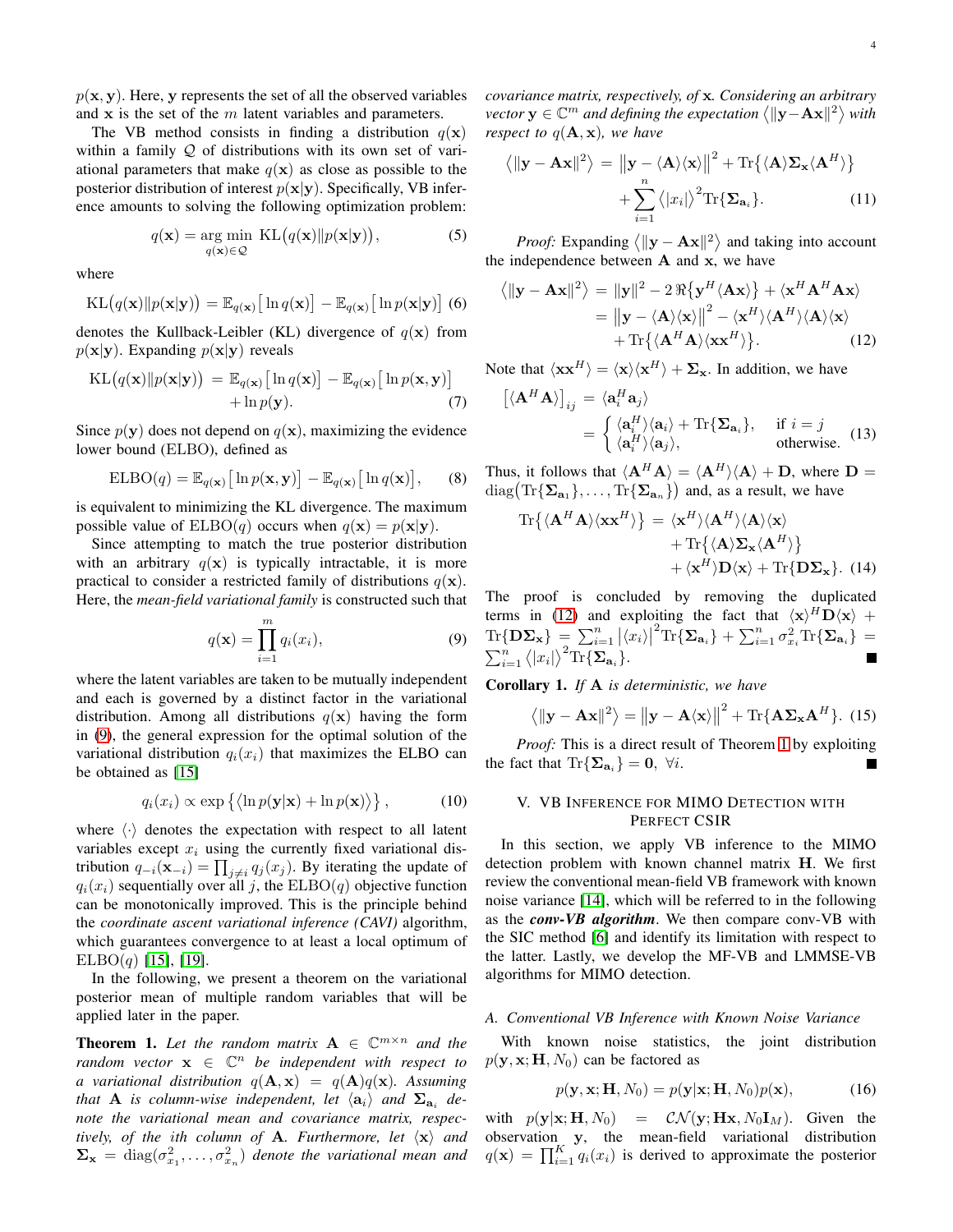<span id="page-4-3"></span>
$$
g_i(x_i) = \exp\bigg\{\ln p(x_i) - N_0^{-1}\bigg(\|\mathbf{h}_i\|^2 |x_i|^2 - 2\Re\bigg\{\mathbf{h}_i^H\bigg(\mathbf{y} - \sum_{j \neq i}^K \mathbf{h}_j \langle x_j \rangle\bigg)x_i^*\bigg\}\bigg)\bigg\}.
$$
 (18)

Algorithm 1: *conv-VB algorithm* with known noise variance [\[14\]](#page-13-12)

**1 Input:** y, H,  $N_0$ , and prior distributions  $\{p(x_i)\}\;$ ; 2 Output:  $\hat{x}$ ; 3 Initialize  $\hat{\mathbf{x}}^1 = \mathbf{0}$ ; 4 for  $t = 1, 2, ...$  do 5 **for**  $i = 1, 2, ..., K$  **do** 6 Compute  $g_i(x_i)$  as in [\(17\)](#page-4-0); 7 Normalize the distribution  $q_i(x_i)$  as in [\(19\)](#page-4-1); 8 Compute  $\hat{x}_i^t$  as in [\(20\)](#page-4-2) with respect to  $q_i(x_i)$ ; <sup>9</sup> end <sup>10</sup> end

11 MAP estimate:  $\hat{x}_i \leftarrow \arg \max_{a \in \mathcal{S}} q_i(a)$ .

distribution  $p(\mathbf{x}|\mathbf{y}; \mathbf{H}, N_0)$ . Expanding the conditional  $p(\mathbf{y}|\mathbf{x}; \mathbf{H}, N_0)p(\mathbf{x})$ , taking the expectation with respect to all  $\prod_{j\neq i} q_j(x_j)$ , and retaining only the components that are latent variables except  $x_i$  using the variational distribution related to  $x_i$ , we have

<span id="page-4-0"></span>
$$
q_i(x_i) \propto \exp\{\langle \ln p(\mathbf{y}|\mathbf{x}; \mathbf{H}, N_0) + \ln p(\mathbf{x}) \rangle \} \propto \exp\{\langle \ln p(\mathbf{x}) - N_0^{-1} || \mathbf{y} - \mathbf{H} \mathbf{x} ||^2 \rangle \} = g_i(x_i),
$$
\n(17)

where  $g_i(x_i)$  can be expanded as in [\(18\)](#page-4-3) at the top of the next page. The distribution  $q_i(x_i)$  can be normalized such that

<span id="page-4-1"></span>
$$
q_i(a) = \frac{g_i(a)}{\sum_{b \in \mathcal{S}} g_i(b)}, \quad \forall a \in \mathcal{S}, \tag{19}
$$

and the variational mean  $\langle x_i \rangle$  with respect to  $q_i(x_i)$  is given by

<span id="page-4-2"></span>
$$
\langle x_i \rangle = \sum_{a \in \mathcal{S}} a q_i(a). \tag{20}
$$

Here,  $\langle x_i \rangle$  can be interpreted as a *soft* detection of  $x_i$ . By iterating the update of  $q_i(x_i)$  and  $\langle x_i \rangle$  for  $i = 1, \ldots, K$ , we attain the CAVI algorithm for soft symbol detection. This procedure is summarized in Algorithm [1,](#page-4-4) where  $\hat{x}_i^t$  is used to replace the variational mean  $\langle x_i \rangle$  at iteration t. The iterative procedure is repeated until convergence. Note that Algorithm [1](#page-4-4) corresponds to the version of the VB method for MIMO detection developed in [\[14\]](#page-13-12). However, we observe in our simulations that Algorithm [1](#page-4-4) occasionally yields a numerical error when the argument inside the exponential function in [\(18\)](#page-4-3) becomes too large. In the following, we present an equivalent form of the variational distribution  $q_i(x_i)$  that helps tackle this issue.

Let the variational mean  $\langle x_i \rangle$  be the current soft estimate of symbol  $x_j$  and denote

<span id="page-4-5"></span>
$$
z_i = \frac{\mathbf{h}_i^H}{\|\mathbf{h}_i\|^2} \bigg( \mathbf{y} - \sum_{j \neq i}^K \mathbf{h}_j \langle x_j \rangle \bigg). \tag{21}
$$

Noting that  $z_i$  is a constant with respect to the variational distribution  $q_i(x_i)$ , [\(17\)](#page-4-0)–[\(18\)](#page-4-3) can be rewritten as

<span id="page-4-6"></span>
$$
q_i(x_i) \propto p(x_i) \exp\{-N_0^{-1} ||\mathbf{h}_i||^2 (|x_i|^2 - 2 \Re\{x_i^* z_i\})\}
$$
  
 
$$
\propto p(x_i) \exp\{-N_0^{-1} ||\mathbf{h}_i||^2 |x_i - z_i|^2\}
$$
  
 
$$
\propto p(x_i) \mathcal{CN}(z_i; x_i, \zeta_i^2),
$$
 (22)

where  $\zeta_i^2 = N_0 / ||\mathbf{h}_i||^2$ . Here,  $\mathcal{CN}(x_i; z_i, \zeta_i^2)$  can be interpreted as the likelihood function  $p(z_i|x_i;\zeta_i^2)$ . In other words, the mean-field VB approximation decouples the linear MIMO system into K parallel AWGN channels  $z_i = x_i + \mathcal{CN}(0, \zeta_i^2)$ .

<span id="page-4-4"></span>**Remark 1:**  $z_i$  in [\(21\)](#page-4-5) can be expressed as  $z_i = \langle x_i \rangle + \langle x_i \rangle$  $\left(\mathbf{h}_i^H/\|\mathbf{h}_i\|^2\right)\left(\mathbf{y}\!-\!\mathbf{H}\langle\mathbf{x}\rangle\right)$ . Interestingly, this expression presents *a linear estimator of* x<sup>i</sup> *, which is similar to the first step in AMP and in OAMP/VAMP with MF, albeit with the subtle* change involving the use of the MF  $\mathbf{h}^H_i/\|\mathbf{h}_i\|^2.$  The variational  $distribution q_i(x_i)$  *and the corresponding variational mean*  $\langle x_i \rangle$  and variance  $\sigma_{x_i}^2$  can be obtained in the same manner as  $p(x_i|z_i;\zeta_i^2)$  and the corresponding posterior mean  $\mathsf{F}(x_i,\zeta_i^2)$ and variance  $G(x_i, \zeta_i^2)$  presented in Appendix [A.](#page-13-17) Note that  $\zeta_i^2$ is now used in place of  $\sigma_t^2$  in the AMP-based algorithms. Since *now the argument inside the exponential function of*  $q_i(x_i)$  *is always negative, the overflow issue with*  $q_i(x_i)$  *is averted.* 

## *B. Comparison of Conventional VB Inference with SIC*

The variational distribution  $q_i(x_i)$  in the form of [\(22\)](#page-4-6) is the *exact* posterior distribution of the following linear model:

$$
\mathbf{y} = \mathbf{h}_i x_i + \sum_{j \neq i}^{K} \mathbf{h}_j \langle x_j \rangle + \mathbf{n}, \tag{23}
$$

where  $\sum_{j\neq i}^{K}$   $\mathbf{h}_{j}\langle x_{j}\rangle$  is the realized inter-user interference and  $\mathbf{n} \sim \mathcal{CN}(\mathbf{0}, N_0 \mathbf{I}_M)$ . Comparing with the system model [\(1\)](#page-1-2), the variational distribution  $q_i(x_i)$  corresponds to the true posterior distribution  $p(x_i|\mathbf{y})$  if the estimate  $\langle x_j \rangle$  is the same as the true signal  $x_j$ ,  $\forall j \neq i$ . In this case, the mean-field VB estimation of  $x_i$  is Bayes optimal. However, the system model [\(1\)](#page-1-2) can also be written as

<span id="page-4-7"></span>
$$
\mathbf{y} = \mathbf{h}_i x_i + \sum_{j \neq i}^{K} \mathbf{h}_j \langle x_j \rangle + \mathbf{n}_i,
$$
 (24)

where  $\mathbf{n}_i = \sum_{j \neq i}^{K} \mathbf{h}_j (x_j - \langle x_j \rangle) + \mathbf{n}$  is the residual interference-plus-noise. With respect to the variational  $\sum_{i=1}^K$ distribution  $q_{-i}(\mathbf{x}_{-i})$ ,  $\mathbf{n}_i$  has covariance matrix  $\mathbf{C}_i$  =  $\int_{j\neq i}^{K} \sigma_{x_j}^2 \mathbf{h}_j \mathbf{h}_j^H + N_0 \mathbf{I}_M$ . Since  $\mathbf{C}_i \succeq N_0 \mathbf{I}_M$ , the variational distribution  $q_i(x_i)$  in [\(22\)](#page-4-6) may not represent a good approximation of the posterior distribution  $p(x_i|\mathbf{y})$ , especially when the residual inter-user interference is not negligible. This observation explains the poor performance of conv-VB with respect to the AMP-based algorithms. Note that this issue was previously reported in [\[20\]](#page-13-19) for the sparse signal recovery problem by comparing the difference between the fixed points of AMP and the mean-field VB schemes.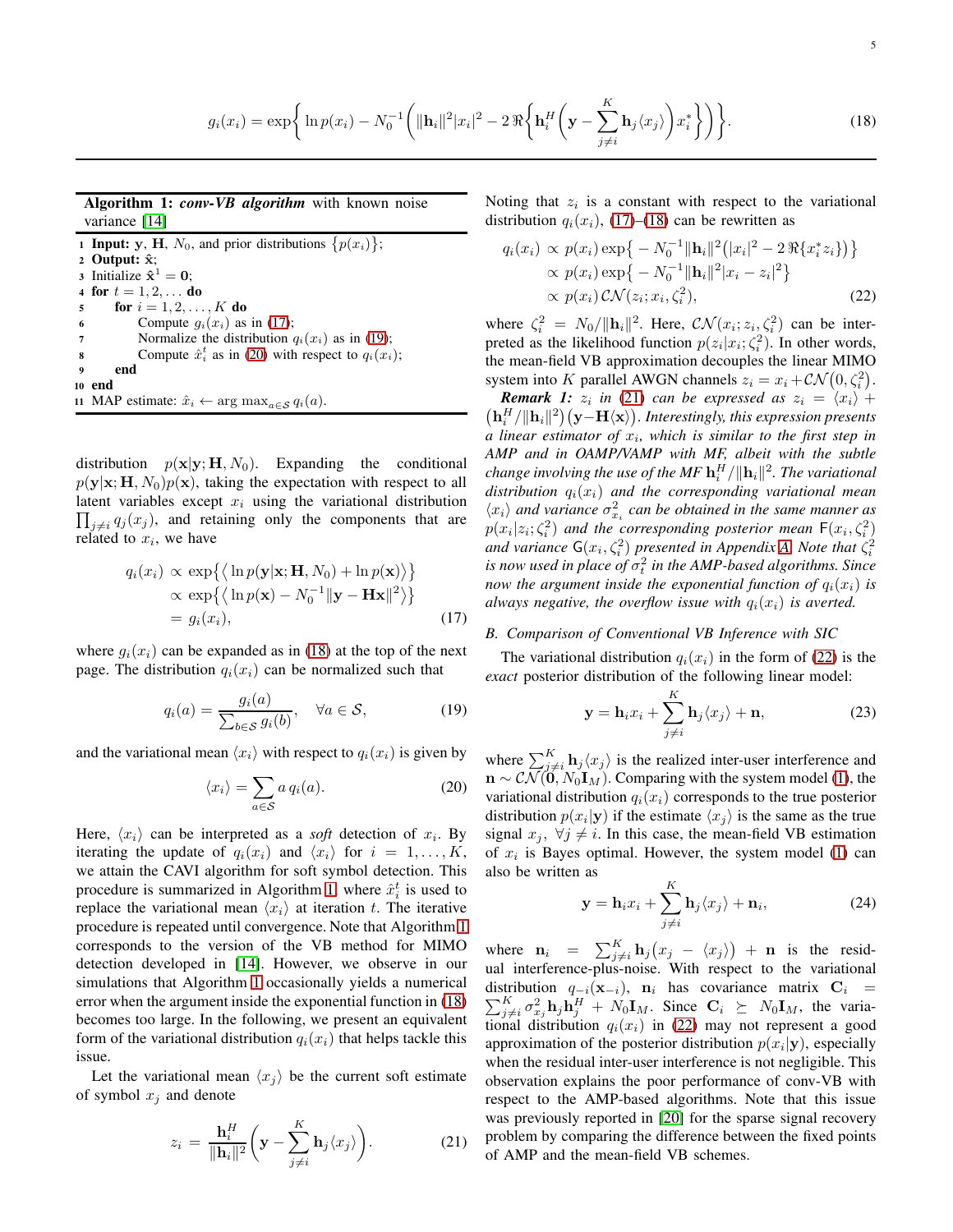We now compare conv-VB with SIC-based MIMO detec-tion [\[6\]](#page-13-4). With a slight abuse of notation, we use  $\langle x_i \rangle$  to denote the current soft estimate of  $x_i$  in SIC. The key idea of SIC is to first approximate the residual interference-plus-noise  $n_i$ as Gaussian while fixing the estimate  $\langle x_j \rangle$ ,  $\forall j \neq i$ . Then, the likelihood function  $p(\mathbf{y}|x_i; \langle \mathbf{x}_{-i} \rangle)$  is approximated as  $\mathcal{CN}(\mathbf{y};\mathbf{h}_i x_i + \sum_{j \neq i}^K \mathbf{h}_j \langle x_j \rangle, \mathbf{C}_i)$ , enabling a tractable derivation of the posterior distribution  $p(x_i|\mathbf{y}; \langle \mathbf{x}_{-i} \rangle)$  via the Bayes' theorem. $<sup>1</sup>$  $<sup>1</sup>$  $<sup>1</sup>$  To this end, we examine two approaches to combine</sup> the output signal y, cancel the interference  $\sum_{j\neq i}^{K}$  **h**<sub>j</sub> $\langle x_j \rangle$ , and generate the soft estimate  $\langle x_i \rangle$ .

- SIC with MF (*MF-SIC algorithm*): By applying the MF  $\mathbf{h}_i^H / ||\mathbf{h}_i||^2$  as in [\(21\)](#page-4-5) to [\(24\)](#page-4-7), one attains a linear estimate  $z_i$  of  $x_i$  with interference cancellation as  $z_i \approx x_i + \mathcal{CN}(0, \mathbf{h}_i^H \mathbf{C}_i \mathbf{h}_i / \|\mathbf{h}_i\|^4)$ . The soft estimate  $\langle x_i \rangle$  can then be obtained as the posterior mean of  $p\big(x_i|z_i; \mathbf{h}^H_i \mathbf{C}_i \mathbf{h}_i/\|\mathbf{h}_i\|^4\big).$
- SIC with LMMSE filter (*LMMSE-SIC algorithm*): Observe that

$$
p(\mathbf{y}|x_i; \langle \mathbf{x}_{-i} \rangle) \n\approx \mathcal{CN}\left(\mathbf{y}; \mathbf{h}_i x_i + \sum_{j \neq i}^K \mathbf{h}_j \langle x_j \rangle, \mathbf{C}_i\right) \n= \mathcal{CN}\left(x_i; \frac{\mathbf{h}_i^H \mathbf{C}_i^{-1} (\mathbf{y} - \sum_{j \neq i}^K \mathbf{h}_j \langle x_j \rangle)}{\mathbf{h}_i^H \mathbf{C}_i^{-1} \mathbf{h}_i}, \frac{1}{\mathbf{h}_i^H \mathbf{C}_i^{-1} \mathbf{h}_i}\right) \n= \mathcal{CN}\left(z_i; x_i, 1/(\mathbf{h}_i^H \mathbf{C}_i^{-1} \mathbf{h}_i)\right),
$$
\n(25)

where

<span id="page-5-1"></span>
$$
z_i = \frac{\mathbf{h}_i^H \mathbf{C}_i^{-1} \left( \mathbf{y} - \sum_{j \neq i}^K \mathbf{h}_j \langle x_j \rangle \right)}{\mathbf{h}_i^H \mathbf{C}_i^{-1} \mathbf{h}_i}.
$$
 (26)

Thus, we have  $z_i \approx x_i + \mathcal{CN}\big(0, 1/(\mathbf{h}_i^H \mathbf{C}_i^{-1} \mathbf{h}_i)\big)$ . The soft estimate  $\langle x_i \rangle$  can then be obtained as the mean of the posterior distribution  $p(x_i|z_i; 1/(\mathbf{h}_i^H \mathbf{C}_i^{-1} \mathbf{h}_i))$ . Observe that  $z_i$  in the form of [\(26\)](#page-5-1) is the LMMSE estimate of  $x_i$  after canceling the inter-user interference and whitening with the residual interference-plus-noise covariance matrix  $C_i$ .

MF-SIC and LMMSE-SIC proceed with the iterative update over  $\{x_i\}$  until convergence. Except for the removal of the divergence terms, the implementation of MF-SIC and LMMSE-SIC is similar to that of AMP and OAMP/VAMP, respectively. However, while SIC methods yield a good detection performance (as shown in Section [VII\)](#page-10-0), they are characterized by two major shortcomings. First, the  $K$   $(M \times M)$ -dimensional residual interference-plus-noise covariance matrices  $\{C_i\}$  need to be computed (and inverted in LMMSE-SIC) at each iteration, which leads to prohibitive complexity for large systems. Second, the convergence of SIC-based MIMO detection has not been formally established. To address the poor performance of conv-VB with known noise variance and the shortcomings of the SIC algorithms, we develop two novel VB schemes that jointly estimate the symbol vector and the postulated noise variance or covariance matrix.

#### <span id="page-5-3"></span>*C. Proposed MF-VB for MIMO Detection*

In practice, the noise variance  $N_0$  is not known *a priori* and needs to be estimated as well. Moreover, the conventional VB method with known noise variance does not take into account the residual inter-user interference. Here, we consider the residual interference-plus-noise as a random variable  $N_0^{\text{post}}$ , which is postulated by the estimation in the VB framework. For ease of computation, we use  $\gamma = 1/N_0^{\text{post}}$  to denote the precision of the estimation. We assume a conjugate prior Gamma distribution  $Gamma(a_0, b_0)$  for  $\gamma$ , where  $a_0$  and  $b_0$  are the shape and rate parameters of the distribution, respectively. The PDF of  $\gamma$  is thus given by

$$
p(\gamma) = \frac{b_0^{\gamma}}{\Gamma(a_0)} \gamma^{a_0 - 1} e^{-b_0 \gamma},
$$
\n(27)

where  $\Gamma(a_0)$  is the Gamma function. Treating the precision  $\gamma$ as a random variable, the joint distribution  $p(\mathbf{y}, \mathbf{x}, \gamma; \mathbf{H})$  can be factored as

<span id="page-5-2"></span>
$$
p(\mathbf{y}, \mathbf{x}, \gamma; \mathbf{H}) = p(\mathbf{y}|\mathbf{x}, \gamma; \mathbf{H})p(\mathbf{x})p(\gamma),
$$
 (28)

where  $p(\mathbf{y}|\mathbf{x}, \gamma; \mathbf{H}) = \mathcal{CN}(\mathbf{y}; \mathbf{H}\mathbf{x}, \gamma^{-1}\mathbf{I}_M)$ . Given the observation y, we aim at obtaining the mean-field variational distribution  $q(\mathbf{x}, \gamma)$  such that

$$
p(\mathbf{x}, \gamma | \mathbf{y}; \mathbf{H}) \approx q(\mathbf{x}, \gamma) = \prod_{i=1}^{K} q_i(x_i) q(\gamma).
$$
 (29)

The optimization of  $q(\mathbf{x}, \gamma)$  is executed by iteratively updating  ${x_i}$  and  $\gamma$  as follows.

*1)* Updating  $x_i$ . The variational distribution  $q_i(x_i)$  is obtained by expanding the conditional in [\(28\)](#page-5-2) and taking the expectation with respect to all latent variables except  $x_i$  using the variational distribution  $\prod_{j\neq i}^{K} q_j(x_j)q(\gamma)$ :

$$
q_i(x_i) \propto \exp\{\langle \ln p(\mathbf{y}|\mathbf{x}, \gamma; \mathbf{H}) + \ln p(\mathbf{x}) \rangle \} \n\propto \exp\{\langle \ln p(\mathbf{x}) - \gamma ||\mathbf{y} - \mathbf{H}\mathbf{x}||^2 \rangle \} \n\propto p(x_i) \exp\{-\langle \gamma \rangle ||\mathbf{h}_i||^2 |x_i - z_i|^2 \} \n\propto p(x_i) \mathcal{CN}(z_i; x_i, 1/(\langle \gamma \rangle ||\mathbf{h}_i||^2)),
$$
\n(30)

where  $z_i$  is the linear estimate of  $x_i$  as defined in [\(21\)](#page-4-5). The variational distribution  $q_i(x_i)$  can be easily realized by normalizing  $p(x_i) \mathcal{CN}(z_i; x_i, 1/(\langle \gamma \rangle ||\mathbf{h}_i||^2))$ . The variational mean and variance are then computed as  $\langle x_i \rangle$  =  $\mathsf{F}(z_i, 1/(\langle \gamma \rangle \|\mathbf{h}_i\|^2))$  and  $\sigma_{x_i}^2 = \mathsf{G}(z_i, 1/(\langle \gamma \rangle \|\mathbf{h}_i\|^2)),$  respectively.

*2) Updating*  $\gamma$ . The variational distribution  $q(\gamma)$  is obtained by taking the expectation of the conditional in [\(28\)](#page-5-2) with respect to  $q(\mathbf{x})$ :

$$
q(\gamma) \propto \exp\{\langle \ln p(\mathbf{y}|\mathbf{x}, \gamma; \mathbf{H}) + \ln p(\gamma) \rangle \} \n\propto \exp\{M \ln \gamma - \gamma \langle ||\mathbf{y} - \mathbf{H}\mathbf{x}||^2 \rangle + (a_0 - 1) \ln \gamma - b_0 \gamma \} \n\propto \exp\{(a_0 + M - 1) \ln \gamma \n- \gamma (b_0 + ||\mathbf{y} - \mathbf{H}\langle \mathbf{x} \rangle||^2 + \text{Tr}\{\mathbf{H}\Sigma_{\mathbf{x}}\mathbf{H}^H\}) \}.
$$
\n(31)

Note that the last step is obtained as a result of Corollary [1.](#page-3-4) The variational distribution  $q(\gamma)$  is thus Gamma with mean

$$
\langle \gamma \rangle = \frac{a_0 + M}{b_0 + ||\mathbf{y} - \mathbf{H} \langle \mathbf{x} \rangle||^2 + \text{Tr}\{\mathbf{H} \Sigma_{\mathbf{x}} \mathbf{H}^H\}}.
$$
 (32)

<span id="page-5-0"></span><sup>&</sup>lt;sup>1</sup>It can be proved that  $n_i$  is Gaussian for sufficiently large K using Lindeberg's condition for the central limit theorem [\[21\]](#page-13-20). In addition, the covariance matrix  $C_i$  of  $n_i$  for an i.i.d. channel H and sufficiently large K tends to a scaled identity matrix, making  $n_i$  i.i.d. as well.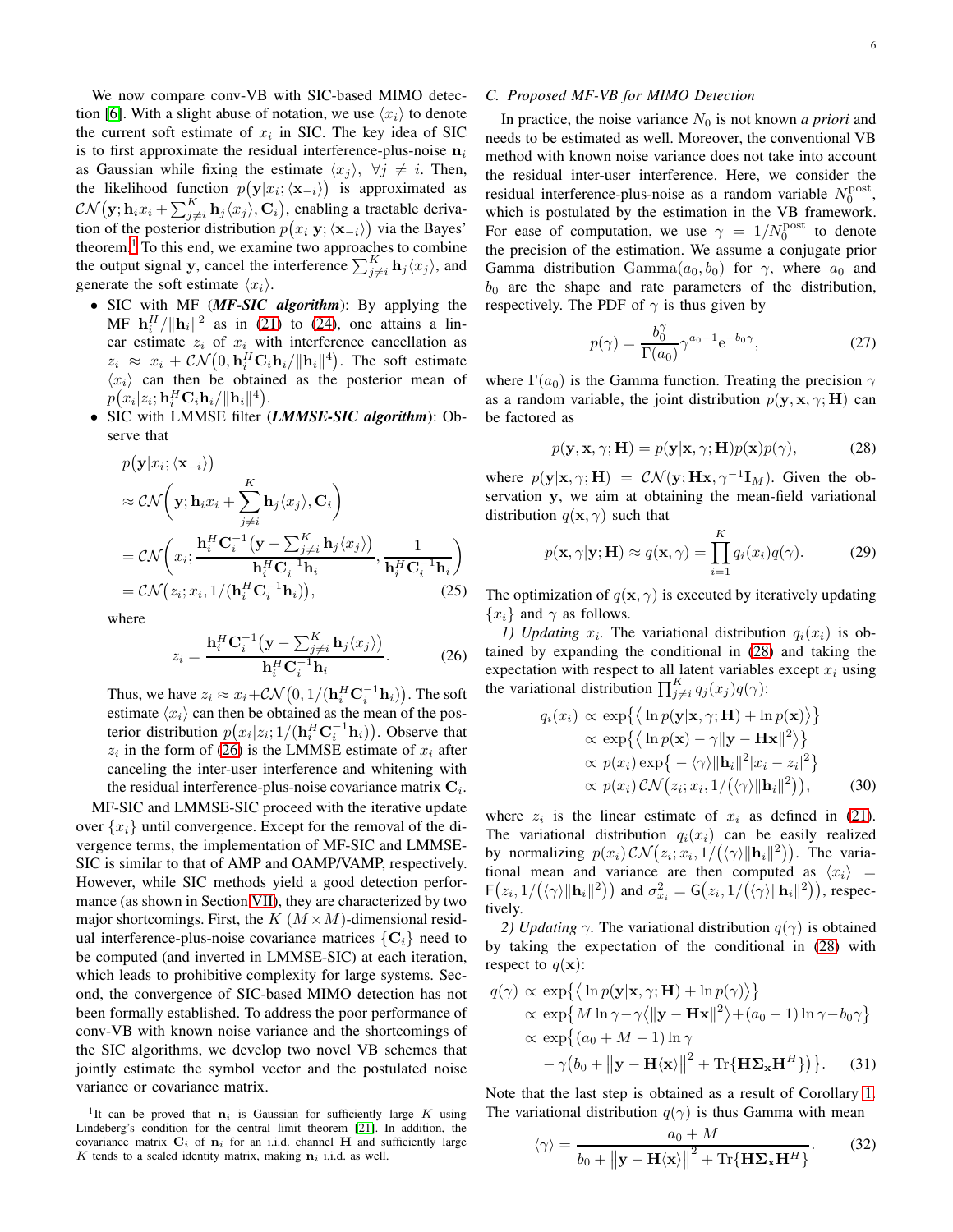<span id="page-6-2"></span>
$$
q(\mathbf{W}) \propto \exp\{\ln|\mathbf{W}| - \langle (\mathbf{y} - \mathbf{H}\mathbf{x})^H \mathbf{W} (\mathbf{y} - \mathbf{H}\mathbf{x}) \rangle + (n - M) \ln |\mathbf{W}| - \text{Tr}\{\mathbf{W}_0^{-1} \mathbf{W}\}\}\n\times \exp\{(n - M + 1) \ln |\mathbf{W}| - \text{Tr}\{(\mathbf{W}_0^{-1} + (\mathbf{y} - \mathbf{H}\langle \mathbf{x}\rangle)(\mathbf{y} - \mathbf{H}\langle \mathbf{x}\rangle)^H + \mathbf{H}\mathbf{\Sigma}_{\mathbf{x}}\mathbf{H}^H)\mathbf{W}\}\}.
$$
\n(39)

$$
\langle \mathbf{W} \rangle = (n+1) \big( \mathbf{W}_0^{-1} + (\mathbf{y} - \mathbf{H} \langle \mathbf{x} \rangle) (\mathbf{y} - \mathbf{H} \langle \mathbf{x} \rangle)^H + \mathbf{H} \mathbf{\Sigma}_{\mathbf{x}} \mathbf{H}^H \big)^{-1}.
$$
 (40)

By iteratively optimizing  $\{q_i(x_i)\}\$  and  $q(\gamma)$ , we obtain the CAVI algorithm for estimating x and the precision  $\gamma$ . We refer to this scheme as the *MF-VB algorithm* due to the use of the MF  $\mathbf{h}_i^H / ||\mathbf{h}_i||^2$  to obtain the linear estimate  $z_i$  in [\(21\)](#page-4-5).

*Remark 2: If the improper prior* Gamma(0, 0) *is used,*  $1/\langle \gamma \rangle = (1/M) \left( \left\| \mathbf{y} - \mathbf{H} \langle \mathbf{x} \rangle \right\|^2 + \text{Tr} \{ \mathbf{H} \mathbf{\Sigma_x} \mathbf{H}^H \} \right)$  is now the  $p$ *point estimate of the deterministic unknown*  $N_0^{\text{post}}$ . Similar *to the AMP-based algorithms, the term*  $\|\mathbf{y} - \mathbf{H}\langle \mathbf{x} \rangle \|$ 2 *reflects the empirical estimate of the true noise variance*  $N_0$ , whereas *the term*  $\text{Tr}\{\mathbf{H}\mathbf{\Sigma}_{\mathbf{x}}\mathbf{H}^H\}$  *reflects the empirical error variance induced by the MMSE denoiser*  $F(z_i, 1/(\langle \gamma \rangle ||\mathbf{h}_i||^2))$ *. This result, corresponding to the M-step in variational Bayesian expectation-maximization [\[19\]](#page-13-18), coincides with the estimated noise variance proposed in [\[20\]](#page-13-19). However, unlike [\[20\]](#page-13-19), we treat the reciprocal of the postulated noise variance as a random variable under the VB framework.*

*Remark 3: If*  $N_0$  *is known, a weakly informative Gamma prior, e.g.,* Gamma $(1, N_0)$  *that results in*  $\mathbb{E}[\gamma] = 1/N_0$ *, can be used instead of* Gamma(0, 0)*. Interestingly, we observe through numerous simulations that the MF-VB approach based on the improper prior* Gamma(0, 0) *yields a marginally more accurate estimation of* x *than the one based on a weakly informative prior. Thus, we use the improper prior* Gamma(0, 0) *in the numerical results for MF-VB.*

#### *D. Proposed LMMSE-VB for MIMO Detection*

We now develop a VB method to estimate the input signal  $x$  using the postulated noise covariance matrix  $C<sup>post</sup>$  instead of the postulated noise variance  $N_0^{\text{post}}$  as in Section [V-C.](#page-5-3) For ease of computation, we use  $\mathbf{W} = (\mathbf{C}^{\text{post}})^{-1}$  to denote the precision matrix and assume a conjugate prior complex Wishart distribution  $\mathcal{CW}(\mathbf{W}_0, n)$  for **W**, where  $\mathbf{W}_0 \succeq \mathbf{0}$  is the scale matrix and  $n \geq M$  indicates the number of degrees of freedom. The PDF of  $\mathbf{W} \sim \mathcal{CW}(\mathbf{W}_0, n)$  satisfies

$$
p(\mathbf{W}) \propto |\mathbf{W}|^{n-M} \exp(-\operatorname{Tr}\{\mathbf{W}_0^{-1}\mathbf{W}\}).
$$
 (33)

The joint distribution  $p(\mathbf{y}, \mathbf{x}, \mathbf{W}; \mathbf{H})$  can be factored as

<span id="page-6-0"></span>
$$
p(\mathbf{y}, \mathbf{x}, \mathbf{W}; \mathbf{H}) = p(\mathbf{y}|\mathbf{x}, \mathbf{W}; \mathbf{H}) p(\mathbf{x}) p(\mathbf{W}),
$$
 (34)

where  $p(\mathbf{y}|\mathbf{x}, \mathbf{W}; \mathbf{H}) = \mathcal{CN}(\mathbf{y}; \mathbf{H}\mathbf{x}, \mathbf{W}^{-1})$ . Given the observation y, we aim at obtaining the mean-field variational distribution  $q(\mathbf{x}, \mathbf{W})$  such that

$$
p(\mathbf{x}, \mathbf{W} | \mathbf{y}; \mathbf{H}) \approx q(\mathbf{x}, \mathbf{W}) = \prod_{i=1}^{K} q_i(x_i) q(\mathbf{W}).
$$
 (35)

The optimization of  $q(x, W)$  is executed by iteratively updating  $\{x_i\}$  and **W** as follows.

*1)* Updating  $x_i$ . The variational distribution  $q_i(x_i)$  is obtained by expanding the conditional in [\(34\)](#page-6-0) and taking the expectation with respect to all latent variables except  $x_i$  using the variational distribution  $\prod_{j\neq i}^{K} q_j(x_j)q(\mathbf{W})$ :

$$
q_i(x_i) \propto \exp\{\langle \ln p(\mathbf{y}|\mathbf{x}, \mathbf{W}; \mathbf{H}) + \ln p(\mathbf{x}) \rangle \} \propto \exp\{\langle \ln p(\mathbf{x}) - (\mathbf{y} - \mathbf{H}\mathbf{x})^H \mathbf{W}(\mathbf{y} - \mathbf{H}\mathbf{x}) \rangle \} \propto p(x_i) \exp\{-\mathbf{h}_i^H(\mathbf{W}) \mathbf{h}_i | x_i - z_i |^2 \} \propto p(x_i) \mathcal{CN}(z_i; x_i, 1/(\mathbf{h}_i^H(\mathbf{W}) \mathbf{h}_i)),
$$
\n(36)

where  $z_i$  is a linear estimate of  $x_i$  that is now defined as

$$
z_i = \frac{\mathbf{h}_i^H \langle \mathbf{W} \rangle}{\mathbf{h}_i^H \langle \mathbf{W} \rangle \mathbf{h}_i} \left( \mathbf{y} - \sum_{j \neq i}^K \mathbf{h}_j \langle x_j \rangle \right)
$$
  
=  $\langle x_i \rangle + \frac{\mathbf{h}_i^H \langle \mathbf{W} \rangle}{\mathbf{h}_i^H \langle \mathbf{W} \rangle \mathbf{h}_i} (\mathbf{y} - \mathbf{H} \langle \mathbf{x} \rangle).$  (37)

The variational distribution  $q_i(x_i)$  is realized by normalizing  $p(x_i) \, \mathcal{CN}(z_i; x_i, 1/(\mathbf{h}_i^H \langle \mathbf{W} \rangle \mathbf{h}_i)).$  The variational mean and variance are then computed as  $\langle x_i \rangle = \mathsf{F}(z_i, 1/(\mathbf{h}_i^H \langle \mathbf{W} \rangle \mathbf{h}_i))$ and  $\sigma_{x_i}^2 = G(z_i, 1/(\mathbf{h}_i^H \langle \mathbf{W} \rangle \mathbf{h}_i))$ , respectively.

2) Updating W. The variational distribution  $q(\mathbf{W})$  is obtained by taking the expectation of the conditional in [\(34\)](#page-6-0) with respect to  $q(\mathbf{x})$ :

<span id="page-6-1"></span>
$$
q(\mathbf{W}) \propto \exp\{\langle \ln p(\mathbf{y}|\mathbf{x}, \mathbf{W}; \mathbf{H}) + \ln p(\mathbf{W}) \rangle\}.
$$
 (38)

Observe that [\(38\)](#page-6-1) can be expanded as in [\(39\)](#page-6-2) at the top of the page by applying Corollary [1.](#page-3-4) The variational distribution  $q(\mathbf{W})$  is thus complex Wishart with  $n+1$  degrees of freedom and mean  $\langle W \rangle$  given in [\(40\)](#page-6-2) at the top of the page.

By iteratively optimizing  $\{q_i(x_i)\}\$  and  $q(\mathbf{W})$ , we obtain the CAVI algorithm for estimating x and the precision matrix W. We refer to this scheme as the *LMMSE-VB algorithm* since  $z_i$  resembles an LMMSE estimate of  $x_i$  due to the cancellation of the inter-user interference and the whitening with the postulated noise covariance matrix C<sup>post</sup>.

*Remark 4: If an improper prior* CW(0, 0) *is used, the variational mean*  $\langle W \rangle$  *in* [\(40\)](#page-6-2) *cannot be computed due to the rank deficiency of*  $(\mathbf{y} - \mathbf{H}\langle \mathbf{x}\rangle)(\mathbf{y} - \mathbf{H}\langle \mathbf{x}\rangle)^H + \mathbf{H}\mathbf{\Sigma}_{\mathbf{x}}\mathbf{H}^H$ . *In fact, it may not be possible to estimate the covariance matrix*  $\mathbf{C}^{\text{post}} = \langle \mathbf{W} \rangle^{-1}$  *with only one degree of freedom. To circumvent this issue, we propose to use the estimator*

<span id="page-6-3"></span>
$$
\langle \mathbf{W} \rangle \approx \left( \frac{\left\| \mathbf{y} - \mathbf{H} \langle \mathbf{x} \rangle \right\|^2}{M} \mathbf{I}_M + \mathbf{H} \mathbf{\Sigma}_{\mathbf{x}} \mathbf{H}^H \right)^{-1} \tag{41}
$$

*for the precision matrix* W*. Similar to the AMP-based algorithms and MF-VB, the term*  $(||\mathbf{y} - \mathbf{H}\langle \mathbf{x} \rangle||)$  $^{2}/M$ **I**<sub>M</sub> reflects *the empirical estimate of the true noise variance*  $N_0$  (and *also guarantees the existence of the inverse), whereas the term*  $\mathbf{H}\Sigma_{\mathbf{x}}\mathbf{H}^H$  *reflects the empirical error covariance matrix induced by the MMSE denoiser*  $\mathsf{F}(z_i,1/(\mathbf{h}_i^H\langle \mathbf{W}\rangle\mathbf{h}_i)).$ *Although the convergence of LMMSE-VB using*  $\langle W \rangle$  *in* [\(41\)](#page-6-3) *is not analytically proved, all the simulations presented in*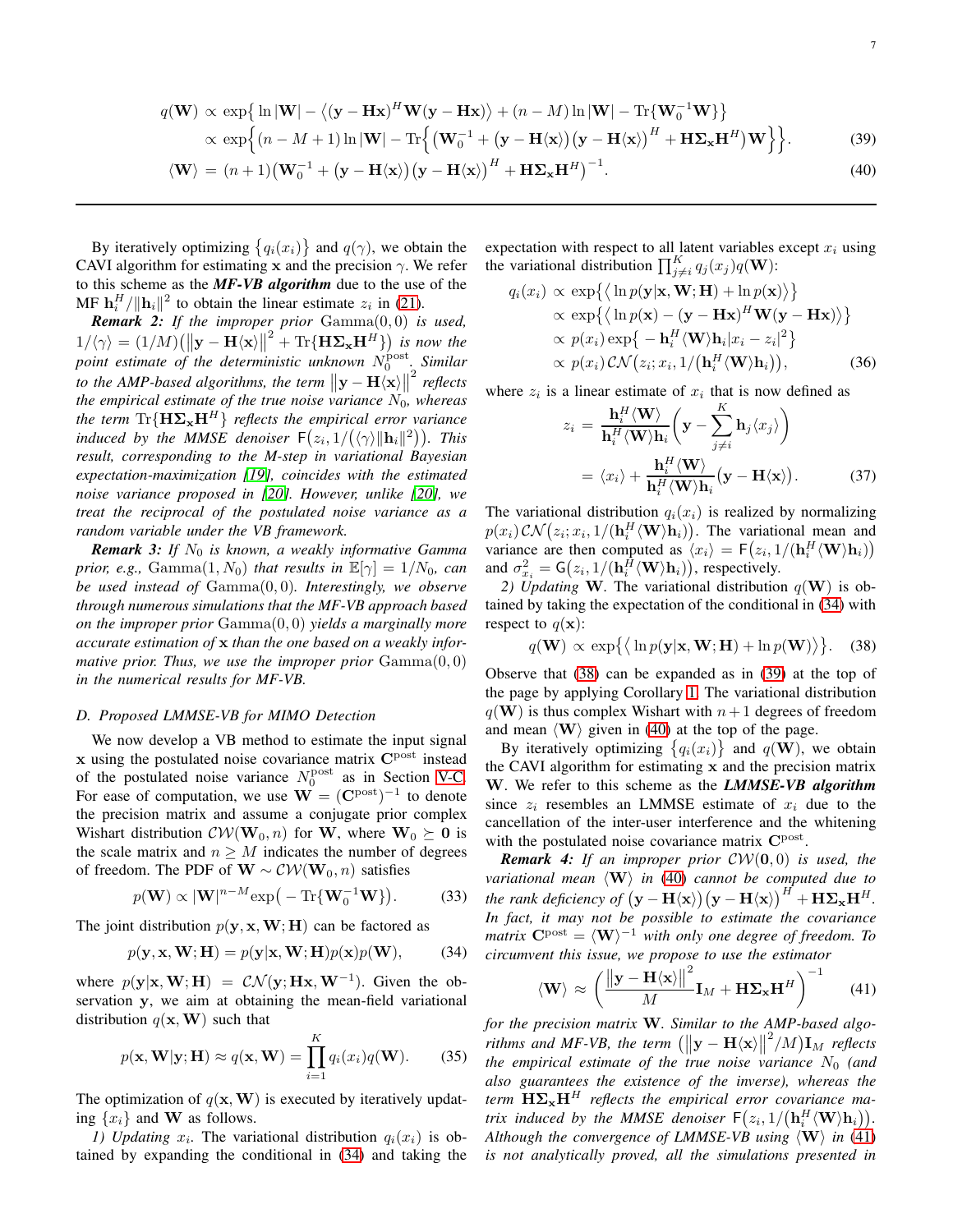8

Algorithm 2: *MF-VB/LMMSE-VB algorithm* with postulated noise variance/covariance matrix

|    | <b>1 Input:</b> y, H, and prior distributions $\{p(x_i)\}\;$ ;                                                                         |
|----|----------------------------------------------------------------------------------------------------------------------------------------|
|    | 2 Output: $\hat{\mathbf{x}}$ ;                                                                                                         |
|    | 3 Initialize $\hat{x}_i^1 = 0$ and $\sigma_{x_i,1}^2 = \text{Var}_{p(x_i)}[x_i], \forall i$ , and                                      |
|    | $\mathbf{r} = \mathbf{y} - \mathbf{H} \hat{\mathbf{x}}^{\text{T}}$                                                                     |
|    | 4 for $t = 1, 2, $ do                                                                                                                  |
| 5  | Update $\Sigma_{\mathbf{x}} = \text{diag}(\sigma_{x_1,t}^2, \dots, \sigma_{x_K,t}^2);$                                                 |
| 6  | $\gamma_t \leftarrow M/(\ \mathbf{r}\ ^2 + \text{Tr}\{\mathbf{H}\mathbf{\Sigma_xH}^H\})$ for MF-VB or                                  |
|    | $\mathbf{W}_t \leftarrow ((\ \mathbf{r}\ ^2 / M)\mathbf{I}_M + \mathbf{H} \mathbf{\Sigma}_{\mathbf{x}} \mathbf{H}^H)^{-1}$ for         |
|    | LMMSE-VB;                                                                                                                              |
| 7  | <b>for</b> $i = 1, 2, , K$ <b>do</b>                                                                                                   |
| 8  | For MF-VB, compute:                                                                                                                    |
|    | $z_i^t \leftarrow \hat{x}_i^t + \mathbf{h}_i^H \mathbf{r} /   \mathbf{h}_i  ^2$ .                                                      |
|    |                                                                                                                                        |
|    | $\hat{x}_{i}^{t+1} \leftarrow F(z_i^t, 1/(\gamma_t \ \mathbf{h}_i\ ^2)),$                                                              |
|    | $\sigma_{x_i,t+1}^2 \leftarrow \mathsf{G}(z_i^t, 1/(\gamma_t \ \mathbf{h}_i\ ^2)),$                                                    |
|    | or, for LMMSE-VB, compute:                                                                                                             |
|    | $z_i^t \leftarrow \hat{x}_i^t + \mathbf{h}_i^H \mathbf{W}_t \mathbf{r} / (\mathbf{h}_i^H \mathbf{W}_t \mathbf{h}_i),$                  |
|    | $\hat{x}_i^{t+1} \leftarrow \mathsf{F}(z_i^t, 1/(\mathbf{h}_i^H \mathbf{W}_t \mathbf{h}_i)),$                                          |
|    | $\sigma_{x_i,t+1}^2 \leftarrow \mathsf{G}(z_i^t, 1/(\mathbf{h}_i^H \mathbf{W}_t \mathbf{h}_i)).$                                       |
| 9  | Update residual: $\mathbf{r} \leftarrow \mathbf{r} + \mathbf{h}_i(\hat{x}_i^t - \hat{x}_i^{t+1})$                                      |
| 10 | end                                                                                                                                    |
| 11 | end                                                                                                                                    |
| 12 | MAP estimate:                                                                                                                          |
|    | $\hat{x}_i \leftarrow \arg \max_{a \in \mathcal{S}} p_a \mathcal{CN}(z_i^t; a, 1/(\gamma_t \ \mathbf{h}_i\ ^2))$ for MF-VB             |
|    | or arg $\max_{a \in \mathcal{S}} p_a \mathcal{CN}\left(z_i^t; a, 1/(\mathbf{h}_i^H \mathbf{W}_t \mathbf{h}_i)\right)$ for<br>LMMSE-VB. |
|    |                                                                                                                                        |
|    |                                                                                                                                        |

<span id="page-7-1"></span>*Section [VII](#page-10-0) indicate a robust and fast convergence as well as a remarkable performance.*

MF-VB and LMMSE-VB are summarized side by side in Algorithm [2.](#page-7-1) Here, we use  $\hat{x}_i^t$  to replace the variational mean  $\langle x_i \rangle$  at iteration t and each iteration consists of one round of updating  $\{x_i\}$  and  $\gamma$  (or W). To reduce the complexity of both algorithms, we also include the residual term r, which is initialized as  $y - H\hat{x}^1$ . After re-estimating  $x_i$ , i.e.,  $\hat{x}_i^t$  into  $\hat{x}_i^{t+1}$ , the residual r is updated as in step 9 to reflect the update of  $\hat{x}_i^{t+1}$ . This step allows the matrix multiplication  $\mathbf{H} \hat{\mathbf{x}}^t$  to be by passed in the linear estimator to obtain  $z_{i+1}^t$ .

*Remark 5: MF-VB and LMMSE-VB are analogous to MF-SIC and LMMSE-SIC, respectively, except for a key difference. The reciprocal of the noise variance (or covariance matrix) in the VB algorithms is estimated only once per iteration. This implementation significantly reduces the complexity, especially for LMMSE-VB, compared with their SIC counterparts. In addition, the convergence of MF-VB to at least a local optimal solution can be analytically proved due to the coordinate ascent approach of the algorithm.*

*Remark 6: MF-VB and LMMSE-VB are similar to AMP and OAMP/VAMP implemented with the MF and the LMMSE filter, respectively, in the linear estimation step. However, the VB algorithms do not compute nor remove the divergence term as do their AMP-based counterparts. Another difference between the two frameworks lies in the updating step. The VB algorithms use successive updates (Gauss-Seidel method), in which each*  $z_i$  is computed based on the latest  $\hat{\mathbf{x}}$  followed by the update of

TABLE I COMPUTATIONAL COMPLEXITIES.

<span id="page-7-2"></span>

| Method           | Complexity                           |
|------------------|--------------------------------------|
| LMMSE            | $\mathcal{O}(MK^2 +  \mathcal{S} K)$ |
| AMP              | $\mathcal{O}(MK +  \mathcal{S} K)$   |
| <b>OAMP/VAMP</b> | $\mathcal{O}(MK^2 +  \mathcal{S} K)$ |
| MF-SIC           | $\mathcal{O}(M^2K +  \mathcal{S} K)$ |
| <b>LMMSE-SIC</b> | $\mathcal{O}(M^3K +  \mathcal{S} K)$ |
| conv-VB/MF-VB    | $\mathcal{O}(MK +  \mathcal{S} K)$   |
| <b>LMMSE-VB</b>  | $\mathcal{O}(M^3 +  \mathcal{S} K)$  |

 $\hat{x}_i$ . On the other hand, the AMP-based schemes allow parallel *updates (Jacobi method) of*  $\{z_i\}$  *based on*  $\hat{\mathbf{x}}$  *from the previous iteration followed by the update of*  $\{\hat{x}_i\}$ *. Interestingly, by using the residual update in step 9 of Algorithm [2,](#page-7-1) the complexity of each iteration of the VB methods becomes comparable to that of the AMP-based algorithms, as described next.*

## *E. Computational Complexity Analysis*

This section presents a comparative analysis of the computational complexities of the considered detection algorithms assuming  $M > K$  (as in an uplink MIMO system). These are summarized in Table [I](#page-7-2) and elaborated in the following. The complexities of the iterative algorithms (i.e., all but the LMMSE detector) are intended per iteration.

The LMMSE detector has complexity  $\mathcal{O}(MK^2 + |\mathcal{S}|K)$ . AMP has complexity  $\mathcal{O}(MK)$  in the linear estimation step and  $\mathcal{O}(|\mathcal{S}|K)$  in the nonlinear denoiser for all the K users. Due to the matrix inversion in the LMMSE filter, the complexity of OAMP/VAMP increases to  $\mathcal{O}(MK^2 + |\mathcal{S}|K)$ . MF-SIC requires the computation of the residual interferenceplus-noise covariance matrix  $C_i$  for each user i, which has complexity  $\mathcal{O}(M^2)$  with proper implementation. Thus, the total complexity of MF-SIC is  $\mathcal{O}(M^2K + |\mathcal{S}|K)$ . Due to the matrix inversion of  $C_i$  for each user i in the LMMSE filter, the complexity of LMMSE-SIC increases to  $\mathcal{O}(M^3K + |\mathcal{S}|K)$ . In conv-VB, the computation of the variational distribution  $q_i(x_i)$  for each user i using  $q_i(x_i)$  in [\(18\)](#page-4-3) or via the expression of  $z_i$  in [\(21\)](#page-4-5) has complexity  $\mathcal{O}(M^2 + |\mathcal{S}|)$ . However, by defining and properly updating the residual term  $\mathbf{r} = \mathbf{y} - \mathbf{H}\hat{\mathbf{x}}$ , the complexity can be reduced to  $\mathcal{O}(M + |\mathcal{S}|)$  per user, resulting in the total complexity  $\mathcal{O}(MK + |\mathcal{S}|K)$ . Focusing on Algorithm [2,](#page-7-1) MF-VB has the same complexity as conv-VB with the use and update of  $r$  in step 9. Note that the update of  $\gamma_t$  in step 6 requires the computation of Tr{ $H\Sigma_x H^H$ } =  $\sum_{i=1}^K \|\mathbf{h}_i\|^2 \sigma_{x_{i,t}}^2$ , which itself has complexity  $\mathcal{O}(MK)$ . In LMMSE-VB, the computation of  $W_t$  in step 6 has complexity  $\mathcal{O}(M^3)$ , whereas the computation in step 9 has complexity  $\mathcal{O}(M^2 + |\mathcal{S}|)$  per user. Hence, the total complexity of LMMSE-VB is  $\mathcal{O}(M^3 + |\mathcal{S}|K)$ .

# <span id="page-7-0"></span>VI. VB INFERENCE FOR MIMO DETECTION WITH IMPERFECT CSIR

In this section, we develop a new VB method for MIMO detection in the presence of imperfect CSIR. We assume that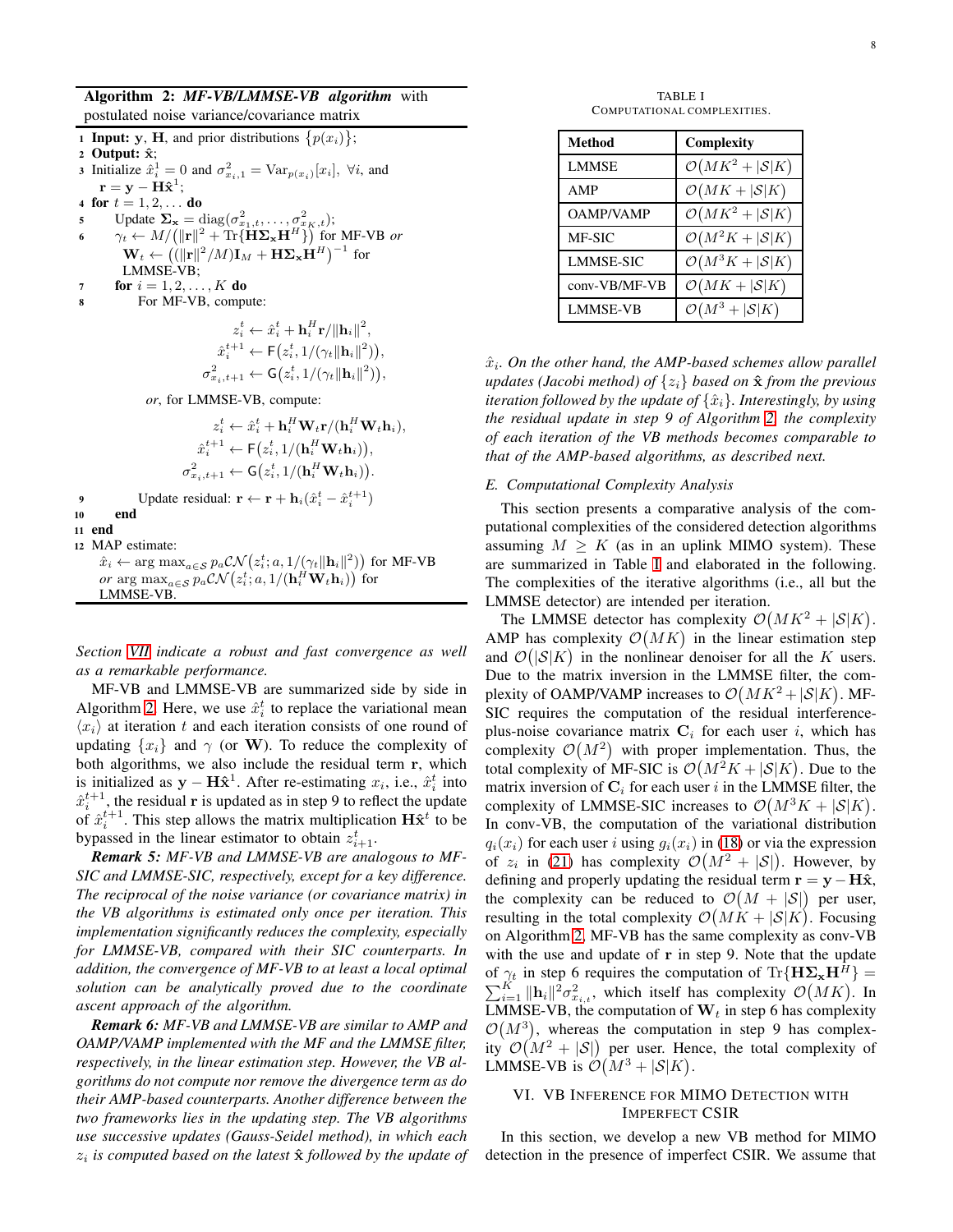there is a mismatch between the estimated channel, denoted by  $H$ , and the true channel  $H$ .

#### *A. Conventional MIMO Detection with Imperfect CSIR*

We first examine a conventional approach in which the BS estimates the uplink channel during the pilot transmission phase and uses the estimated channel for data detection. Let  $\mathbf{x}_{p,i} \in \mathbb{C}^{T_p}$  be the pilot transmitted by user *i*. The received signal during the pilot transmission phase over  $T<sub>p</sub>$  time slots can be modeled as

$$
\mathbf{Y}_{\mathrm{p}} = \mathbf{H}\mathbf{X}_{\mathrm{p}} + \mathbf{N}_{\mathrm{p}},\tag{42}
$$

where  $X_p = [\mathbf{x}_{p,1}, \dots, \mathbf{x}_{p,K}]^T \in \mathbb{C}^{K \times T_p}$  is the pilot matrix and  $N_p$  is the AWGN with  $\mathcal{CN}(0, N_0)$  elements. Here, we assume that the pilots of the  $K$  users are orthogonal to each other, i.e.,  $\mathbf{X}_p \mathbf{X}_p^H = P_p T_p I_K$ , where  $P_p$  is the transmit power during the pilot transmission phase. We first correlate the received signal with the pilot of user  $i$  to obtain

$$
\mathbf{y}_{\mathrm{p},i} = \frac{1}{\sqrt{P_{\mathrm{p}}T_{\mathrm{p}}}} \mathbf{Y}_{\mathrm{p}} \mathbf{x}_{\mathrm{p},i}^{*} = \sqrt{P_{\mathrm{p}}T_{\mathrm{p}}} \mathbf{h}_{i} + \mathbf{n}_{\mathrm{p},i},\qquad(43)
$$

where  $\mathbf{n}_{p,i} = (1/\sqrt{P_pT_p})\mathbf{N}_p\mathbf{x}_{p,i}^* \sim \mathcal{CN}(0, N_0\mathbf{I}_M)$ . Then, the optimal MMSE estimate  $\hat{h}_i$  can be obtained as

<span id="page-8-5"></span>
$$
\hat{\mathbf{h}}_i = \mathbb{E}[\mathbf{h}_i \mathbf{y}_{\mathrm{p},i}^H] \big(\mathbb{E}[\mathbf{y}_{\mathrm{p},i} \mathbf{y}_{\mathrm{p},i}^H]\big)^{-1} \mathbf{y}_{\mathrm{p},i} \n= (P_{\mathrm{p}} T_{\mathrm{p}} \mathbf{I}_M + N_0 \mathbf{R}_i^{-1})^{-1} \mathbf{Y}_{\mathrm{p}} \mathbf{x}_{\mathrm{p},i}^*.
$$
\n(44)

The estimation errors  $\mathbf{e}_i = \mathbf{h}_i - \hat{\mathbf{h}}_i$ ,  $\forall i$  are independent and each is distributed as  $e_i \sim \mathcal{CN}(\mathbf{0}, \mathbf{K}_i)$ , with

$$
\mathbf{K}_{i} = (P_{p}T_{p}N_{0}^{-1}\mathbf{I}_{M} + \mathbf{R}_{i}^{-1})^{-1}.
$$
 (45)

The channel estimation mismatch can thus be modeled as

$$
\mathbf{H} = \hat{\mathbf{H}} + \mathbf{E},\tag{46}
$$

where  $\mathbf{E} = [\mathbf{e}_1, \dots, \mathbf{e}_K]$  is independent of the estimated channel  $\hat{H}$ . Hence, the system model [\(1\)](#page-1-2) can be rewritten as

$$
y = \hat{H}x + Ex + n.\tag{47}
$$

Conditioned on x, the effective noise  $\tilde{\bf{n}} = {\bf{E}}{\bf{x}} + {\bf{n}}$  is Gaussian with zero mean and covariance matrix

$$
\mathbf{C}_{\tilde{\mathbf{n}}|\mathbf{x}} = \sum_{i=1}^{K} |x_i|^2 \mathbf{K}_i + N_0 \mathbf{I}_M.
$$
 (48)

Treating  $p(\mathbf{y}|\mathbf{x}; \hat{\mathbf{H}}) = \mathcal{CN}(\mathbf{y}; \hat{\mathbf{H}}\mathbf{x}, \mathbf{C}_{\tilde{\mathbf{n}}|\mathbf{x}})$  as the likelihood function, one can apply the MAP (or ML) detector as mentioned in Section [III](#page-1-1) to obtain an optimal estimate of x.

Alternatively, an LMMSE detector can be used to estimate x with reduced complexity compared with the MAP detector. The LMMSE detector in [\(4\)](#page-2-1) can be readily applied with a small adjustment by replacing the noise covariance matrix  $N_0I_M$  with the approximate covariance matrix of the effective noise  $\mathbf{C}_{\tilde{\mathbf{n}}} = \mathbb{E}_{\mathbf{x}} \big[ \mathbf{\tilde{C}}_{\tilde{\mathbf{n}} | \mathbf{x}} \big] = \sum_{i=1}^{K} \mathbb{E} \big[ |x_i|^2 \big] \mathbf{K}_i + N_0 \mathbf{I}_M$ . Note that conventional MIMO detection methods simply treat the channel estimation error as noise. Hence, we develop a novel VB scheme to jointly estimate the channel, the symbol vector, and the postulated noise variance.

# *B. Proposed MF-VB-M for MIMO Detection with Imperfect CSIR*

Treating the channel H and the precision  $\gamma = 1/N_0^{\text{post}}$ as random variables, the joint distribution  $p(\mathbf{y}, \mathbf{x}, \mathbf{H}, \gamma; \hat{\mathbf{H}}, \mathbf{K})$ can be factored as

<span id="page-8-0"></span>
$$
p(\mathbf{y}, \mathbf{x}, \mathbf{H}, \gamma; \hat{\mathbf{H}}, \mathbf{K}) = p(\mathbf{y} | \mathbf{x}, \mathbf{H}, \gamma) p(\mathbf{H}; \hat{\mathbf{H}}, \mathbf{K}) p(\mathbf{x}) p(\gamma),
$$
\n(49)

where  $p(\mathbf{y}|\mathbf{x}, \mathbf{H}, \gamma) = \mathcal{CN}(\mathbf{y}; \mathbf{H}\mathbf{x}, \gamma^{-1}\mathbf{I}_M)$  and  $p(\mathbf{H}; \hat{\mathbf{H}}, \mathbf{K})$  $=\prod_{i=1}^K C\mathcal{N}(\mathbf{h}_i; \hat{\mathbf{h}}_i, \mathbf{K}_i)$ . Given the observation y and the estimated channel  $\hat{H}$ , we aim at obtaining the mean-field variational distribution  $q(\mathbf{x}, \mathbf{H}, \gamma)$  such that

$$
p(\mathbf{x}, \mathbf{H}, \gamma | \mathbf{y}; \hat{\mathbf{H}}, \mathbf{K}) \approx q(\mathbf{x}, \mathbf{H}, \gamma)
$$
  
= 
$$
\prod_{i=1}^{K} q_i(x_i) \prod_{i=1}^{K} q_i(\mathbf{h}_i) q(\gamma).
$$
 (50)

The optimization of  $q(x, H, \gamma)$  is executed by iteratively updating  $\{\mathbf h_i\}$ ,  $\{x_i\}$ , and  $\gamma$  as follows.

*1)* Updating  $\mathbf{h}_i$ . The variational distribution  $q_i(\mathbf{h}_i)$  is obtained by expanding the conditional in [\(49\)](#page-8-0) and taking the expectation with respect to all latent variables except  $h_i$  using the variational distribution  $q(\mathbf{x}) \prod_{j \neq i}^{K} q_j(\mathbf{h}_j) q(\gamma)$ :

$$
q_i(\mathbf{h}_i)
$$
  
\n
$$
\propto \exp\left\{\left\langle \ln p(\mathbf{y}|\mathbf{x}, \mathbf{H}, \gamma) + \ln p(\mathbf{h}_i; \hat{\mathbf{h}}_i, \mathbf{K}_i) \right\rangle \right\}
$$
  
\n
$$
\propto \exp\left\{-\left\langle \gamma \|\mathbf{y} - \mathbf{H}\mathbf{x}\|^2 \right\rangle - (\mathbf{h}_i - \hat{\mathbf{h}}_i)^H \mathbf{K}_i^{-1} (\mathbf{h}_i - \hat{\mathbf{h}}_i) \right\}
$$
  
\n
$$
\propto \exp\left\{-\mathbf{h}_i^H \left[ \langle \gamma \rangle \langle |x_i|^2 \rangle \mathbf{I}_M + \mathbf{K}_i^{-1} \right] \mathbf{h}_i + 2 \Re\left\{ \mathbf{h}_i^H \left[ \langle \gamma \rangle \left( \mathbf{y} - \sum_{j \neq i}^K \langle \mathbf{h}_j \rangle \langle x_j \rangle \right) \langle x_i^* \rangle + \mathbf{K}_i^{-1} \hat{\mathbf{h}}_i \right] \right\} \right\}.
$$
 (51)

The variational distribution  $q_i(h_i)$  is thus Gaussian with mean and covariance matrix

<span id="page-8-3"></span>
$$
\langle \mathbf{h}_i \rangle = \mathbf{\Sigma}_i \left( \langle \gamma \rangle \left( \mathbf{y} - \sum_{j \neq i}^K \langle \mathbf{h}_j \rangle \langle x_j \rangle \right) \langle x_i^* \rangle + \mathbf{K}_i^{-1} \hat{\mathbf{h}}_i \right), \quad (52)
$$

$$
\mathbf{\Sigma}_i = \left[ \langle \gamma \rangle \langle |x_i|^2 \rangle \mathbf{I}_M + \mathbf{K}_i^{-1} \right]^{-1}, \quad (53)
$$

respectively.

2) Updating  $x_i$ . The variational distribution  $q_i(x_i)$  is obtained by expanding the conditional in [\(49\)](#page-8-0) and taking the expectation with respect to all latent variables except  $x_i$  using the variational distribution  $\prod_{j\neq i}^{K} q_j(x_j)q(\mathbf{H})q(\gamma)$ :

<span id="page-8-4"></span><span id="page-8-1"></span>
$$
q_i(x_i) \propto \exp\{\langle \ln p(\mathbf{y}|\mathbf{x}, \mathbf{H}, \gamma) + \ln p(\mathbf{x}) \rangle \} \propto p(x_i) \exp\{-\langle \gamma ||\mathbf{y} - \mathbf{H}\mathbf{x}||^2 \rangle \}.
$$
 (54)

Note that [\(54\)](#page-8-1) can be expanded as in [\(55\)](#page-9-0) at the top of the next page, where  $z_i$  as a linear estimate of  $x_i$  is defined as

<span id="page-8-2"></span>
$$
z_i = \frac{\langle \mathbf{h}_i^H \rangle}{\left\| \langle \mathbf{h}_i \rangle \right\|^2} \left( \mathbf{y} - \sum_{j \neq i}^K \langle \mathbf{h}_j \rangle \langle x_j \rangle \right)
$$
  
=  $\langle x_i \rangle + \frac{\langle \mathbf{h}_i^H \rangle}{\left\| \langle \mathbf{h}_i \rangle \right\|^2} (\mathbf{y} - \langle \mathbf{H} \rangle \langle \mathbf{x} \rangle),$  (56)

with  $\langle \|\mathbf{h}_i\|^2 \rangle = \|\langle \mathbf{h}_i \rangle \|$  $^{2}$  + Tr{ $\Sigma_{i}$ }. Now, we define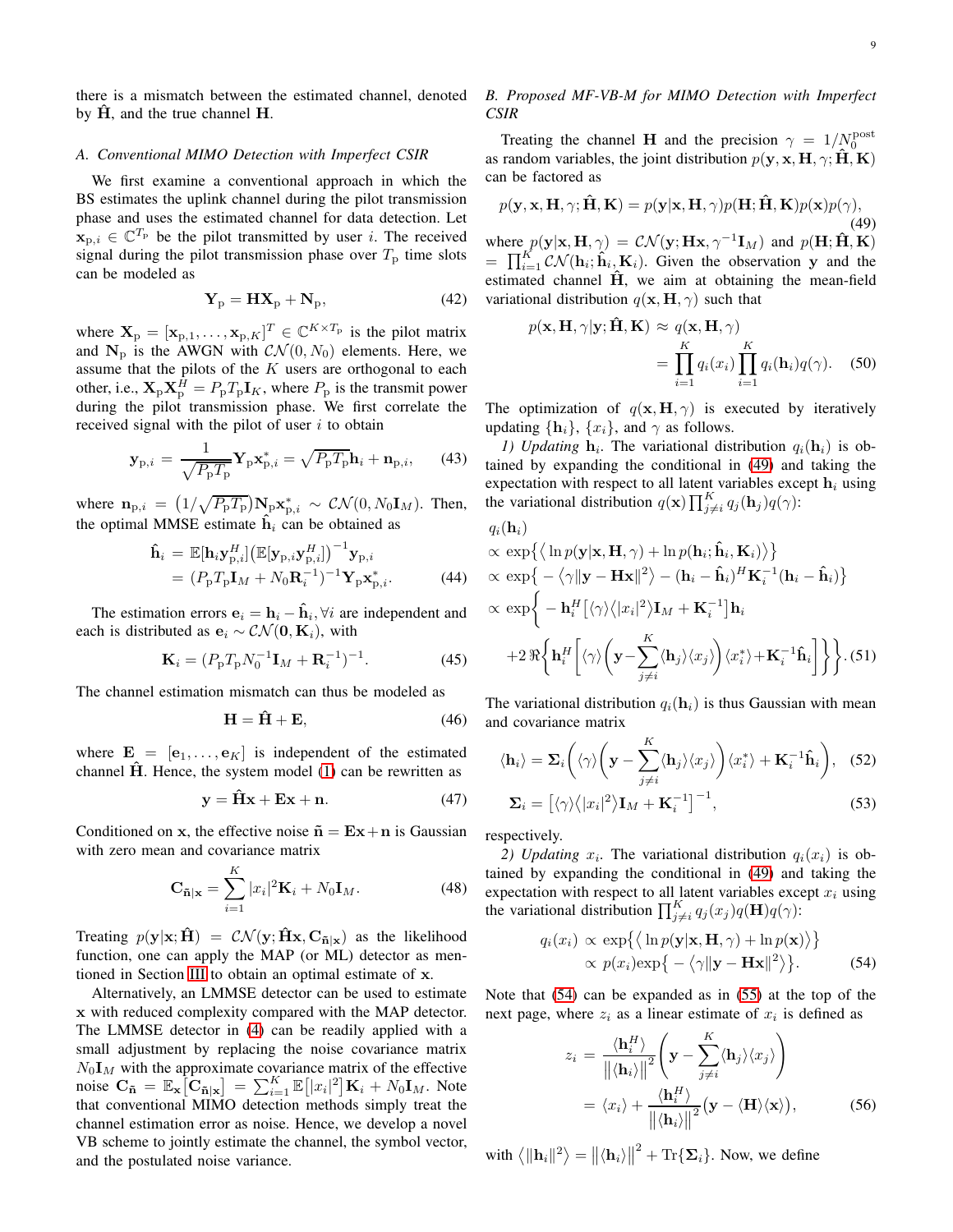<span id="page-9-0"></span>
$$
q_i(x_i) \propto p(x_i) \exp\bigg\{-\langle \gamma \rangle (\|\langle \mathbf{h}_i \rangle\|^2 + \text{Tr}\{\mathbf{\Sigma}_i\}) |x_i|^2 + 2 \Re\bigg\langle \langle \mathbf{h}_i^H \rangle \bigg(\mathbf{y} - \sum_{j \neq i}^K \langle \mathbf{h}_j \rangle \langle x_j \rangle \bigg) x_i^* \bigg\} \bigg\}
$$
  
 
$$
\propto p(x_i) \exp\bigg\{-\langle \gamma \rangle (\|\langle \mathbf{h}_i \rangle\|^2 |x_i - z_i|^2 + \text{Tr}\{\mathbf{\Sigma}_i\} |x_i|^2) \bigg\}
$$
  
 
$$
\propto p(x_i) \mathcal{CN}\bigg(x_i; z_i, 1/(\langle \gamma \rangle \|\langle \mathbf{h}_i \rangle\|^2)\bigg) \mathcal{CN}\bigg(x_i; 0, 1/(\langle \gamma \rangle \text{Tr}\{\mathbf{\Sigma}_i\})\bigg).
$$
 (55)

<span id="page-9-4"></span>
$$
\tilde{z}_i = \frac{z_i \|\langle \mathbf{h}_i \rangle\|^2}{\|\langle \mathbf{h}_i \rangle\|^2 + \text{Tr}\{\Sigma_i\}},\tag{57}
$$

$$
\tilde{\zeta}_i^2 = \frac{1}{\langle \gamma \rangle (\left\| \langle \mathbf{h}_i \rangle \right\|^2 + \text{Tr}\{\boldsymbol{\Sigma}_i\}},\tag{58}
$$

and obtain the variational distribution  $q_i(x_i)$  as<sup>[2](#page-9-1)</sup>

<span id="page-9-3"></span>
$$
q_i(x_i) \propto p(x_i) \mathcal{CN}(x_i; \tilde{z}_i, \tilde{\zeta}_i^2), \tag{59}
$$

which can be easily normalized. The variational mean  $\langle x_i \rangle$ and variance  $\sigma_{x_i}^2$  are then computed accordingly.

*3) Updating*  $\gamma$ . The variational distribution  $q(\gamma)$  is obtained by taking the expectation of the conditional in [\(49\)](#page-8-0) with respect to  $q(\mathbf{x})q(\mathbf{H})$ :

$$
q(\gamma) \propto \exp\{\langle \ln p(\mathbf{y}|\mathbf{x}, \mathbf{H}, \gamma) + \ln p(\gamma) \rangle \} \propto \exp\{M \ln \gamma - \gamma \langle ||\mathbf{y} - \mathbf{H}\mathbf{x}||^2 \rangle + (a_0 - 1) \ln \gamma - b_0 \gamma \}.
$$
\n(60)

The variational distribution  $q(\gamma)$  is thus Gamma with mean

<span id="page-9-5"></span>
$$
\langle \gamma \rangle = \frac{a_0 + M}{b_0 + \langle ||\mathbf{y} - \mathbf{H}\mathbf{x}||^2 \rangle},\tag{61}
$$

to which we apply Theorem [1](#page-3-3) to obtain

<span id="page-9-6"></span> $\langle$ 

$$
\|\mathbf{y} - \mathbf{H}\mathbf{x}\|^2 \rangle = \left\| \mathbf{y} - \langle \mathbf{H} \rangle \langle \mathbf{x} \rangle \right\|^2 + \text{Tr}\left\{ \langle \mathbf{H} \rangle \Sigma_{\mathbf{x}} \langle \mathbf{H} \rangle^H \right\} + \sum_{i=1}^K \langle |x_i|^2 \rangle \text{Tr}\{\Sigma_i\}.
$$
 (62)

Similar to the AMP-based algorithms and MF-VB/LMMSE-VB, the term  $\|\mathbf{y} - \langle \mathbf{H} \rangle \langle \mathbf{x} \rangle\|^2$  reflects the empirical esv<sub>D</sub>, and term  $||y - \langle 11/\langle x/||$  function the empirical es-<br>timate of the true noise variance  $N_0$ , whereas the term  $\text{Tr}\{\langle \mathbf{H}\rangle \mathbf{\Sigma}_{\mathbf{x}} \langle \mathbf{H}\rangle^H\}$  reflects the empirical error covariance matrix induced by the MMSE denoiser  $F(\tilde{z}_i, \tilde{\zeta}_i^2)$ . In addition, the term  $\sum_{i=1}^{K} \langle |x_i|^2 \rangle \text{Tr} {\{\Sigma_i\}}$  reflects the empirical error covariance matrix induced by the channel estimator.

By iteratively optimizing  $\{q_i(\mathbf{h}_i)\}, \{q_i(x_i)\},\$  and  $q(\gamma)$ , we obtain the CAVI algorithm for estimating H, x, and the precision  $\gamma$ . We refer to this scheme as the **MF-VB-***M* algorithm due to the use of the MF  $\langle \mathbf{h}_i \rangle^H / ||\langle \mathbf{h}_i \rangle||^2$  to obtain the linear estimate  $z_i$  in [\(56\)](#page-8-2) with channel estimation mismatch. MF-VB-M is summarized in Algorithm [3.](#page-9-2) Here,

 $2$ To obtain [\(59\)](#page-9-3), we use the following property of the Gaussian distribution:

<span id="page-9-1"></span>
$$
\mathcal{CN}(x;a,A)\mathcal{CN}(x;b,B) = \mathcal{CN}\left(x;\frac{a/A+b/B}{1/A+1/B},\frac{1}{1/A+1/B}\right) \\
\times \mathcal{CN}(0;a-b,A+B) \\
\times \mathcal{CN}\left(x;\frac{a/A+b/B}{1/A+1/B},\frac{1}{1/A+1/B}\right).
$$

Algorithm 3: *MF-VB-M algorithm* with postulated noise variance and imperfect CSIR

**1 Input:** y,  $\hat{H}$ , { $K_i$ }, and prior distributions  $\{p(x_i)\}$ ; 2 Output:  $\hat{\mathbf{x}}$  and  $\check{\mathbf{H}}$ ; **3** Initialize  $\hat{x}_i^1 = 0$ ,  $\sigma_{x_i,1}^2 = \text{Var}_{p(x_i)}[x_i]$ , and  $\Sigma_i = \mathbf{K}_i$ ,  $\forall i$ , and  $\check{H}^1 = \hat{H}$ ; 4 for  $t = 1, 2, ...$  do 5 **for**  $i = 1, 2, ..., K$  **do** 6 Compute  $\tilde{h}_i^t$  as in [\(52\)](#page-8-3) and  $\Sigma_i$  as in [\(53\)](#page-8-4); <sup>7</sup> end 8 **for**  $i = 1, 2, ..., K$  **do** 9 Compute  $z_i^t$ ,  $\tilde{z}_i^t$ , and  $\tilde{\zeta}_{i,t}^2$  as in [\(56\)](#page-8-2), [\(57\)](#page-9-4), and [\(58\)](#page-9-4), respectively; 10 Compute and normalize  $q_i(x_i)$  as in [\(59\)](#page-9-3); 11 Compute  $\hat{x}_i^t$  and  $\sigma_{x_i,t}^2$  with respect to  $q_i(x_i)$ ; <sup>12</sup> end 13 Compute  $\gamma_t$  using [\(61\)](#page-9-5)–[\(62\)](#page-9-6); <sup>14</sup> end 15 MAP estimate:  $\hat{x} \leftarrow \arg \max_{a \in S} q_i(a)$ .

<span id="page-9-2"></span>we use  $\hat{x}_i^t$  and  $\check{h}_i^t$  to replace the variational means  $\langle x_i \rangle$  and  $\langle \mathbf{h}_i \rangle$ , respectively, at iteration t and each iteration consists of one round of updating  $\{h_i\}$ ,  $\{x_i\}$ , and  $\gamma$ .

*Remark 7: Algorithm [3](#page-9-2) requires* K *matrix inversions per iteration to compute the variational distribution*  $q(\mathbf{H})$ . *However, if the channel matrix* H *is i.i.d. Gaussian, i.e.,*  $\mathbf{R}_i = (1/M)\mathbf{I}_M$ ,  $\forall i$ , we obtain the statistics of the channel  $vector h_i$  *during the pilot transmission phase as* 

$$
\hat{\mathbf{h}}_i = \frac{1}{P_{\rm p}T_{\rm p} + MN_0} \mathbf{Y}_{\rm p} \mathbf{x}_{\rm p,i}^*,
$$

$$
\mathbf{K}_i = \frac{1}{P_{\rm p}T_{\rm p}N_0^{-1} + M} \mathbf{I}_M.
$$

*Algorithm [3](#page-9-2) can then be executed without any matrix inversion. More specifically, the variational distribution*  $q(\mathbf{h}_i)$  *is Gaussian with mean and covariance matrix*

$$
\langle \mathbf{h}_i \rangle = \frac{\langle \gamma \rangle (\mathbf{y} - \sum_{j \neq i}^K \langle \mathbf{h}_j \rangle \langle x_j \rangle) \langle x_i^* \rangle + (P_{\rm p} T_{\rm p} N_0^{-1} + M) \hat{\mathbf{h}}_i}{\langle \gamma \rangle \langle |x_i|^2 \rangle + P_{\rm p} T_{\rm p} N_0^{-1} + M},
$$

$$
\Sigma_i = \frac{1}{\langle \gamma \rangle \langle |x_i|^2 \rangle + P_{\rm p} T_{\rm p} N_0^{-1} + M} \mathbf{I}_M,
$$

*respectively.*

*Remark 8: LMMSE-VB can also be developed for the joint estimation of* **H**, **x**, and the precision matrix  $\dot{\mathbf{W}} = (\mathbf{C}^{\text{post}})^{-1}$ . *This would call for a few minor adjustments to MF-VB-M to accommodate the estimation of* W *in place of* γ *similar to those necessary to obtain LMMSE-VB from MF-VB. However,* the computation of the variational distribution of  $\mathbf{h}_i$ , which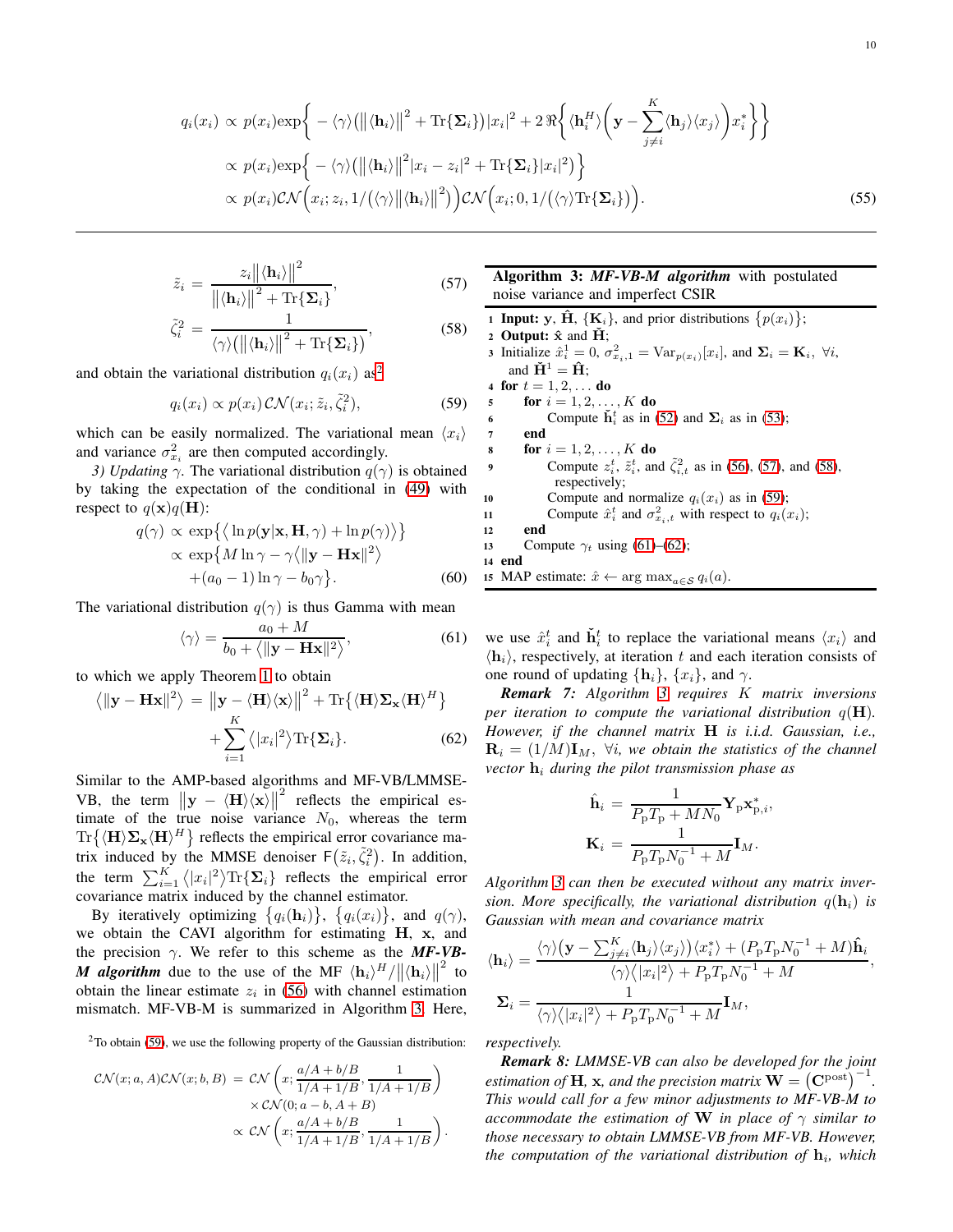is Gaussian with covariance matrix  $\mathbf{\Sigma}_i = \left[\left\langle |x_i|^2 \right\rangle \! \left\langle \mathbf{W} \right\rangle + \right.$  $\mathbf{K}_{i}^{-1}\big]^{-1}$ , requires the inversion of an  $(M \times M)$ -dimensional *matrix, even for i.i.d. channels. Hence, the resulting algorithm would be much more computationally intensive than LMMSE-VB. In addition, we observe through simulations that such an algorithm provides negligible performance gains with respect to MF-VB-M and we thus omit its derivations and discussion.*

#### VII. SIMULATION RESULTS

<span id="page-10-0"></span>This section presents numerical results comparing the SER performance of the AMP-based, SIC, and VB algorithms along with the LMMSE detector. The number of iterations is capped at 50 for all the iterative algorithms. Unless otherwise stated, the covariance matrices  $\{R_i\}$  are normalized such that their diagonal elements are  $1/M$ , which implies  $\mathbb{E} \left[ \|\mathbf{h}_i\|^2 \right] = 1$ ,  $\forall i$ . The noise variance  $N_0$  is set according to the operating signalto-noise ratio (SNR), which is defined as

$$
\text{SNR} = \frac{\mathbb{E}\big[\|\mathbf{H}\mathbf{x}\|^2\big]}{\mathbb{E}\big[\|\mathbf{n}\|^2\big]} = \frac{\sum_{i=1}^K \text{Tr}\{\mathbf{R}_i\}}{MN_0} = \frac{K}{MN_0}.\tag{63}
$$

#### *A. Perfect CSIR with i.i.d. Gaussian Channels*

We first examine the case where the channel matrix H consists of i.i.d. Gaussian coefficients (corresponding to i.i.d. Rayleigh fading) and is perfectly known at the BS.

Fig. [1](#page-10-1) illustrates the SER performance for a case with  $M = K = 32$  and QPSK signaling. At high SNR, MF-VB outperforms AMP and MF-SIC, whereas LMMSE-VB significantly outperforms OAMP/VAMP and LMMSE-SIC. In this relatively small MIMO system, the algorithms using the LMMSE filter in the linear estimation step significantly outperform their counterparts based on the MF. This gain comes at the cost of increased complexity, especially for LMMSE-SIC. It is observed that conv-VB performs very poorly, even worse than the LMMSE detector, at high SNR. The proposed MF-VB and LMMSE-VB have addressed this limitation.

Fig. [2](#page-10-2) depicts the SER performance for a case with  $M =$  $K = 128$  and QPSK signaling. In this relatively large MIMO system, AMP, OAMP/VAMP, MF-SIC, MF-VB, and LMMSE-VB obtain similar SER results. Thus, in this case there is no benefit to use more computationally intensive schemes like OAMP/VAMP and LMMSE-VB. Due to the computational burden of LMMSE-SIC, we omit its simulation. However, LMMSE-SIC is expected to achieve a similar performance to the other algorithms (except conv-VB) since AMP and OAMP/VAMP are optimal in the large-system limit. In addition, as the residual inter-user interference becomes i.i.d. for large K and i.i.d. channels, MF-SIC and LMMSE-SIC are thus equivalent. In Figs. [1](#page-10-1) and [2,](#page-10-2) the curve corresponding to AWGN channels is also plotted as a lower bound for i.i.d. Rayleigh fading channels with  $\beta = 1$  and  $M \rightarrow \infty$ .

Fig. [3](#page-11-0) plots the SER performance for a case with  $M =$  $K = 32$  and 16-QAM signaling. Compared with the results in Fig. [1,](#page-10-1) it is worth noting that a higher-order modulation scheme requires more than a simple increase in SNR to approach the SER performance with AWGN channels. In this relatively small MIMO system, AMP, MF-SIC, and MF-VB



<span id="page-10-1"></span>Fig. 1. SER performance of the LMMSE detector, AMP-based algorithms (in *dashed* lines), SIC algorithms (in *dashed-dotted* lines), and VB algorithms (in *solid* lines) assuming i.i.d. Rayleigh fading channels with  $M = K = 32$ and QPSK signaling. LMMSE-VB achieves the lowest SER at high SNR.



<span id="page-10-2"></span>Fig. 2. SER performance of the LMMSE detector, AMP-based algorithms (in *dashed* lines), SIC algorithms (in *dashed-dotted* lines), and VB algorithms (in *solid* lines) assuming i.i.d. Rayleigh fading channels with  $M = K = 128$ and QPSK signaling. All the algorithms achieve comparable SER, except for the LMMSE detector and conv-VB.

saturate quite quickly and perform very poorly compared with OAMP/VAMP, LMMSE-SIC, and LMMSE-VB. Fig. [3](#page-11-0) also indicates the superior performance of the proposed LMMSE-VB over OAMP/VAMP and LMMSE-SIC, achieving gains of up to 5 dB and 8 dB, respectively, at high SNR.

Fig. [4](#page-11-1) displays the convergence behavior of the iterative algorithms for a case with  $M = K = 64$ , QPSK signaling, and an SNR of 12 dB. The plots are obtained by averaging over 500 channel realizations. The SIC algorithms converge faster than their AMP-based and VB counterparts. Specifically, LMMSE-SIC converges within 5 iterations, whereas OAMP/VAMP requires 10 iterations. However, the quick convergence of LMMSE-SIC comes at the cost of much higher complexity per iteration. Interestingly, MF-VB converges faster and to a lower SER than AMP. Although its convergence is not analytically proved, LMMSE-VB converges fairly quickly in all the considered simulation scenarios.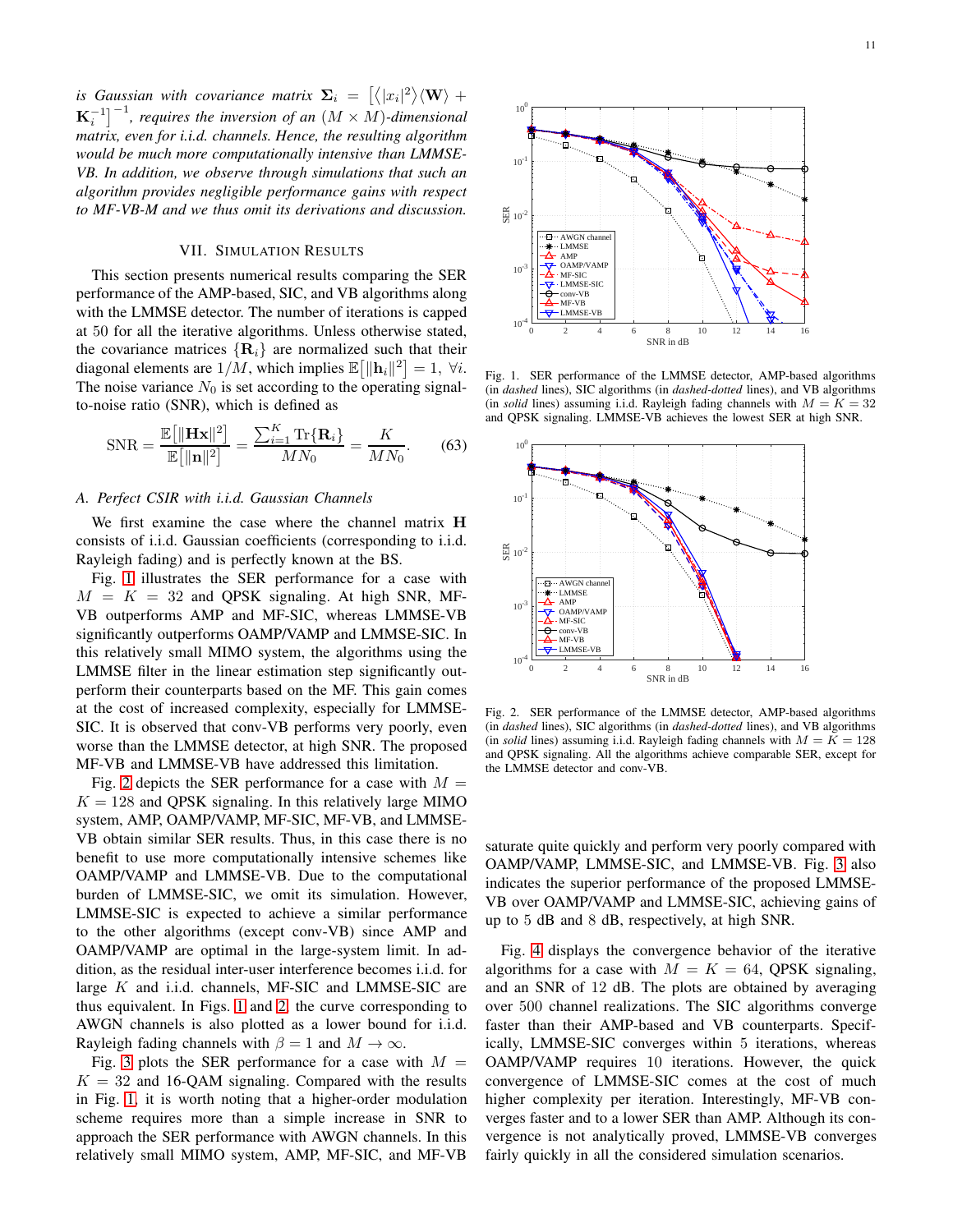

<span id="page-11-0"></span>Fig. 3. SER performance of the LMMSE detector, AMP-based algorithms (in *dashed* lines), SIC algorithms (in *dashed-dotted* lines), and VB algorithms (in *solid* lines) assuming i.i.d. Rayleigh fading channels with  $M = K = 32$ and 16-QAM signaling. Only the algorithms using the LMMSE filter in the linear estimation step achieve acceptable SER, and LMMSE-VB shows the lowest SER at high SNR.



<span id="page-11-1"></span>Fig. 4. Convergence of the AMP-based algorithms (in *dashed* lines), SIC algorithms (in *dashed-dotted* lines), and VB algorithms (in *solid* lines) assuming i.i.d. Rayleigh fading channels with  $M = K = 64$ , QPSK signaling, and SNR of 12 dB. All the algorithms exhibit very quick convergence (less than 20 iterations).

#### *B. Perfect CSIR with Correlated Channels*

We now study the case where the channel matrix  $H$  consists of correlated Gaussian coefficients (corresponding to correlated Rayleigh fading) and is perfectly known at the BS.

We first consider the exponential spatial correlation model  $[22]$  for each column of  $H$ , in which each covariance matrix  $\mathbf{R}_i$  is set to

$$
[\mathbf{R}_i]_{k\ell} = \begin{cases} (1/M)\alpha^{k-\ell}, & \text{if } k \ge \ell\\ (1/M)(\alpha^{\ell-k})^*, & \text{if } k < \ell, \end{cases}
$$
(64)

where  $\alpha$  is the (complex) correlation coefficient between neighboring receive antennas. Fig. [5](#page-11-2) presents the SER performance with  $M = K = 64$ , QPSK signaling, and using the exponential model with  $\alpha = 0.5 + j0.5$ . It is observed that only the algorithms using the LMMSE filter in the linear estimation step achieve acceptable SER at high SNR. AMP, MF-SIC, VB, and MF-VB are even worse than the LMMSE detector as they fail to account for the correlated MIMO channels in the



<span id="page-11-2"></span>Fig. 5. SER performance of the LMMSE detector, AMP-based algorithms (in *dashed* lines), SIC algorithms (in *dashed-dotted* lines), and VB algorithms (in *solid* lines) assuming correlated Rayleigh fading channels based on the *exponential model*,  $M = K = 64$ , and QPSK signaling. Only the algorithms using the LMMSE filter in the linear estimation step achieve acceptable SER, and LMMSE-VB tends to achieve the lowest SER at high SNR.



<span id="page-11-3"></span>Fig. 6. SER performance of the LMMSE detector, AMP-based algorithms (in *dashed* lines), SIC algorithms (in *dashed-dotted* lines), and VB algorithms (in *solid* lines) assuming correlated Rayleigh fading channels based on the *onering model*,  $M = \tilde{K} = 64$ , and QPSK signaling. Only the algorithms using the LMMSE filter in the linear estimation step achieve acceptable SER, and OAMP/VAMP outperforms LMMSE-VB.

linear estimation step. At very high SNR, LMMSE-VB tends to outperform OAMP/VAMP, and both achieve much lower SER than LMMSE-SIC.

As a further example, we examine the SER performance using the one-ring spatial correlation model [\[23\]](#page-13-22). This is characterized by a ring of scatterers around the users and no significant local scattering around the BS. In this context, the multipath components arrive at the BS with a small angular spread and the covariance matrices  $\{R_i\}$  tend to have low rank as M grows large [\[24\]](#page-13-23). Fig. [6](#page-11-3) presents the SER performance for a case with  $M = K = 64$ , QPSK signaling, and using the one-ring model with a 15° angular spread. Similar to the results in Fig. [5,](#page-11-2) only OAMP/VAMP, LMMSE-SIC, and LMMSE-VB achieve acceptable SER at high SNR. However, OAMP/VAMP now outperforms LMMSE-VB by a small margin (i.e.,  $< 1$  dB).

We next consider a realistic channel model used to mimic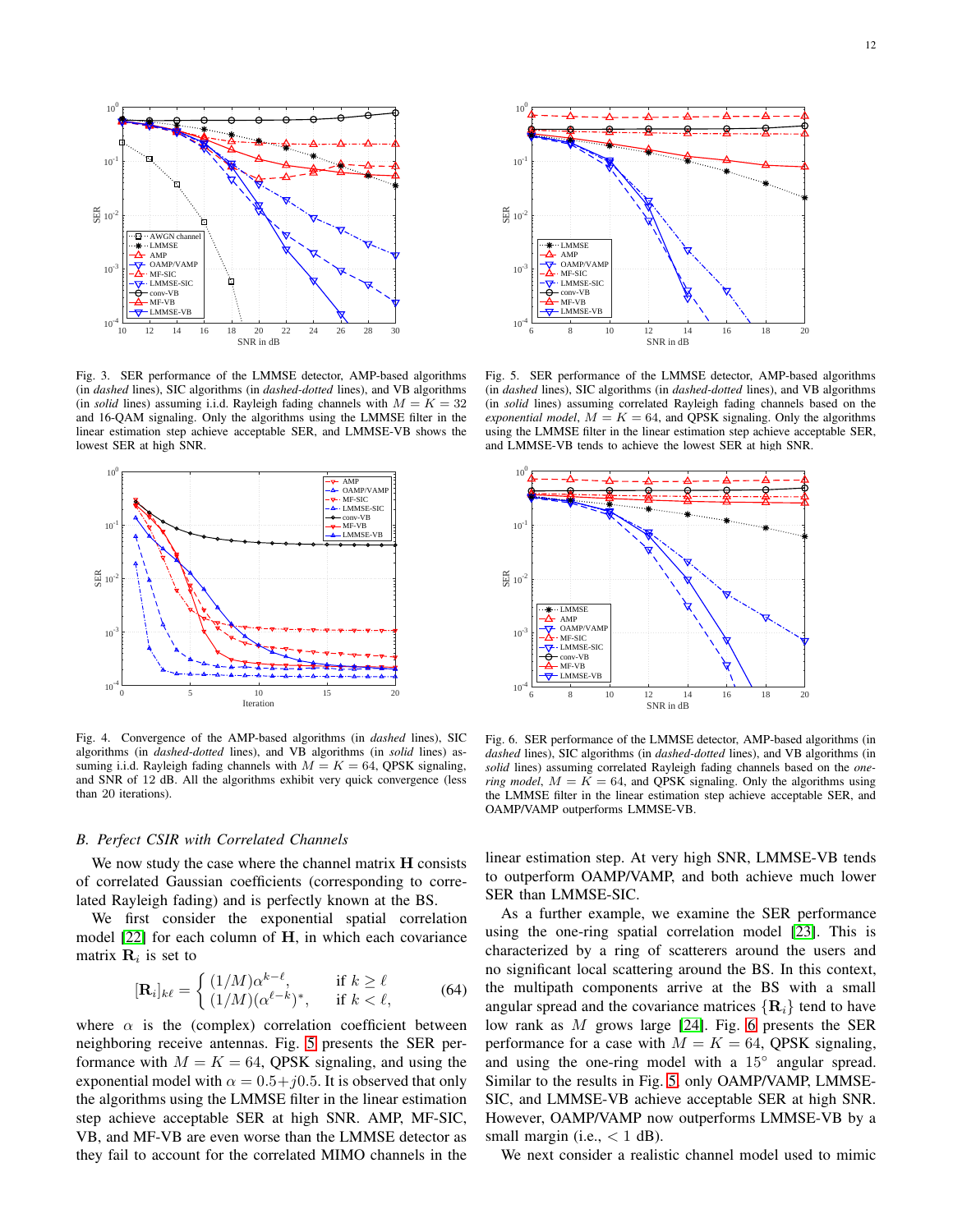

<span id="page-12-1"></span>Fig. 7. SER performance of the LMMSE detector, AMP-based algorithms (in *dashed* lines), SIC algorithms (in *dashed-dotted* lines), and VB algorithms (in *solid* lines) assuming the *QuaDRiGa channel simulator* with  $M = 128$ ,  $K =$ 64, and QPSK signaling. LMMSE-VB outperforms all the other algorithms by a large margin.

urban cellular deployments. In particular, we assume 3D MIMO channels generated by the 3GPP QuaDRiGa channel simulator [\[25\]](#page-13-24). We consider a BS equipped with a rectangular planar array with 64 dual-polarized antennas (i.e.,  $M = 128$ ) installed at a height of 25 m. The BS is assumed to cover a 120 $\degree$  cell sector of radius 500 m within which  $K = 64$ users are uniformly distributed. We generate 200 channel realizations by creating 200 independent realizations of the user locations. Since the pathloss can vary dramatically between different users and no power control is assumed  $(\mathbb{E}[|x_i|^2]) =$ 1,  $\forall i$ ), the operating SNRs can vary significantly from user to user. For each channel realization, we vary the noise variance  $N_0$  at the BS accordingly to achieve an average operating SNR for all users, which is now defined as

$$
\text{SNR} = \frac{\mathbb{E}\big[\|\mathbf{H}\mathbf{x}\|^2\big]}{\mathbb{E}\big[\|\mathbf{n}\|^2\big]} = \frac{\text{Tr}\{\mathbf{H}\mathbf{H}^H\}}{MN_0}.\tag{65}
$$

Fig. [7](#page-12-1) illustrates the SER performance using the QuaDRiGa channel simulator described above, where LMMSE-SIC is omitted due to its prohibitive complexity with  $M = 128$ . It is observed that OAMP/VAMP performs only slightly better than the LMMSE detector, and both are significantly worse than LMMSE-VB. The large gap between OAMP/VAMP and LMMSE-VB in this non-homogeneous SNR setting is due to the difference in their methods of decoupling the MIMO channel. OAMP/VAMP decouples the MIMO channel into K parallel Gaussian channels with the same SNR, i.e.,  $z_i = x_i + \mathcal{CN}(0, \sigma_t^2)$ . On the contrary, LMMSE-VB decouples it into  $K$  parallel channels with possibly different SNRs, i.e.,  $z_i = x_i + \mathcal{CN}(0, 1/(\mathbf{h}_i^H \mathbf{W}_t \mathbf{h}_i)),$  enabling the consideration of user-specific channel conditions.

## *C. Imperfect CSIR*

Lastly, we examine the i.i.d. Rayleigh fading case with imperfect CSIR and compare the SER performance of the proposed MF-VB-M with that of MF-VB and of the other algorithms using the LMMSE filter in the linear estimation



<span id="page-12-2"></span>Fig. 8. SER performance of the LMMSE detector, AMP-based algorithms (in *dashed* lines), SIC algorithms (in *dashed-dotted* lines), and VB algorithms (in *solid* lines) assuming i.i.d. Rayleigh fading channels with imperfect CSIR,  $M = K = 32$ , and QPSK signaling. MF-VB-M reduces the SER with respect to MF-VB by nearly one order of magnitude at high SNR.

step. We consider  $M = K = 32$ , QPSK signaling, pilot transmission time  $T_p = 32$ , and pilot transmit power  $P_p =$ 1 W. The estimated channel  $\hat{H}$  is obtained via the optimal MMSE channel estimator in [\(44\)](#page-8-5). In all the algorithms except  $MF-VB-M$ , the estimated channel  $H$  is treated as the true channel H. The resulting SER performance is illustrated in Fig. [8.](#page-12-2) Compared with the results in Fig. [1,](#page-10-1) it is observed that LMMSE-VB outperforms OAMP/VAMP and LMMSE-SIC by a wider margin in this case with channel estimation mismatch. Furthermore, the SER of MF-VB is close to that of OAMP/VAMP and LMMSE-SIC. The improved performance of MF-VB and LMMSE-VB relative to OAMP/VAMP and LMMSE-SIC is due to the fact that the postulated noise variance/covariance matrix implicitly takes into account the channel estimation error. The proposed MF-VB-M algorithm for MIMO detection with imperfect CSIR is much better than MF-VB and performs similarly to LMMSE-VB at high SNR. This performance gain only requires a few additional simple computation steps to derive the variational distribution of  $\mathbf{h}_i$ , as detailed in *Remark 7*.

#### VIII. CONCLUSION

<span id="page-12-0"></span>This paper presented a study of massive MIMO detection from a variational Bayesian perspective. For the case of perfect CSIR, we developed the MF-VB and LMMSE-VB algorithms that use the noise variance and covariance matrix, respectively, postulated by the VB framework itself. These algorithms address the limitation in the conventional VB method with known noise variance and can approach and outperform their AMP-based and SIC counterparts in numerous channel settings. In addition, they involve closed-form and computationally efficient updates and exhibit very quick convergence. Finally, we proposed the MF-VB-M algorithm for the case of imperfect CSIR. Numerical results confirmed the superior performance of the developed VB algorithms over the AMPbased and SIC schemes, especially under correlated channels